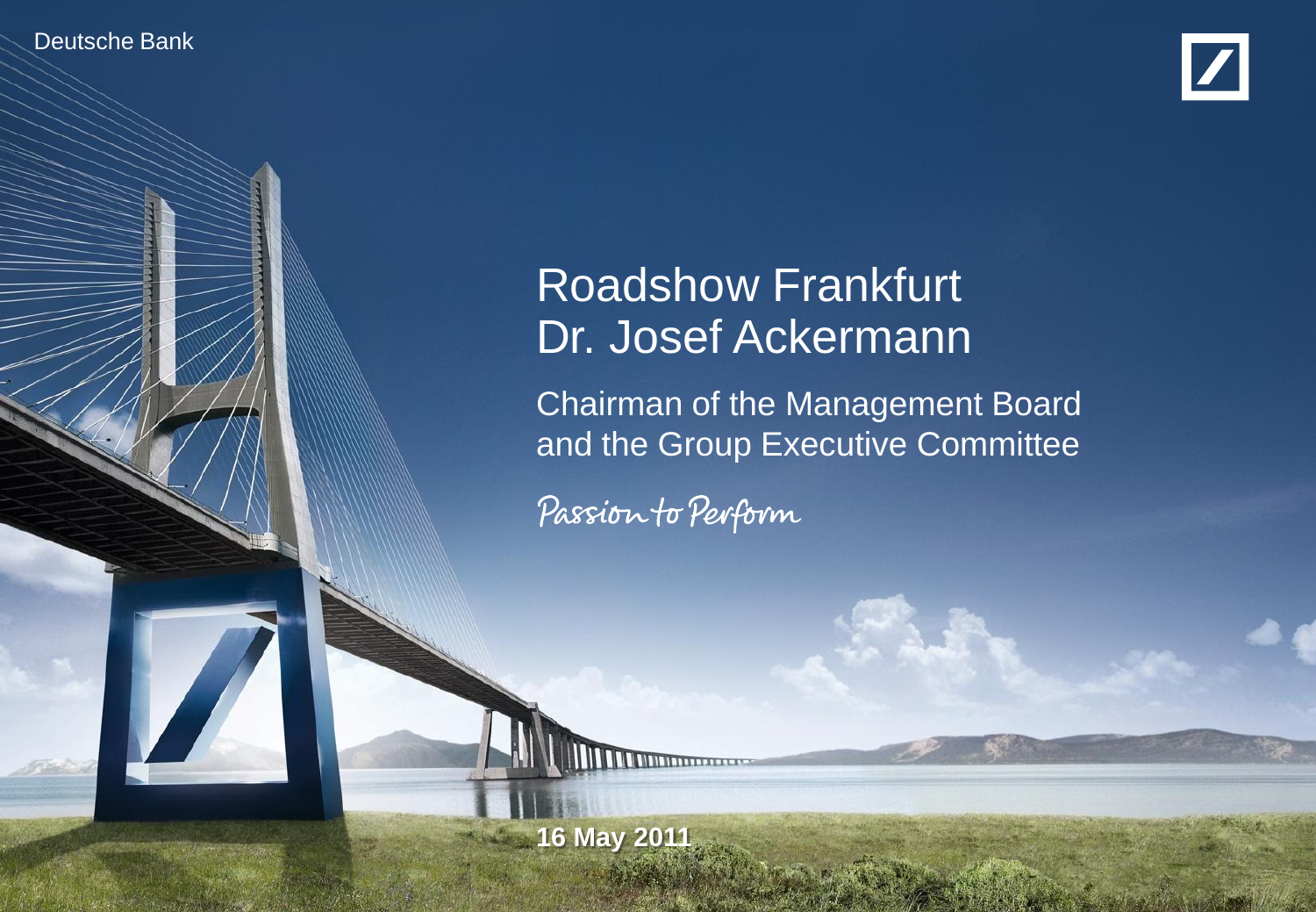# Key take-aways from 1Q2011 results



— Strong capital generation and increasing risk efficiency result in higher capital ratios

- Solid CIB performance across all major business lines demonstrates strength of global franchise, results of focused investments and synergies from CIB integration
- PCAM with best quarter ever, which reflects increased business volume in all products and a significant Postbank contribution
- Integration of recent acquisitions is generating tangible results
- Strong 1Q results across Asia Pacific, managing well through volatility resulting from Japanese situation
- Key risks remain: Regulatory asymmetry, sovereign debt concerns, FX volatility, uncertainty in North Africa / Middle East

#### On track to deliver on 2011 profit target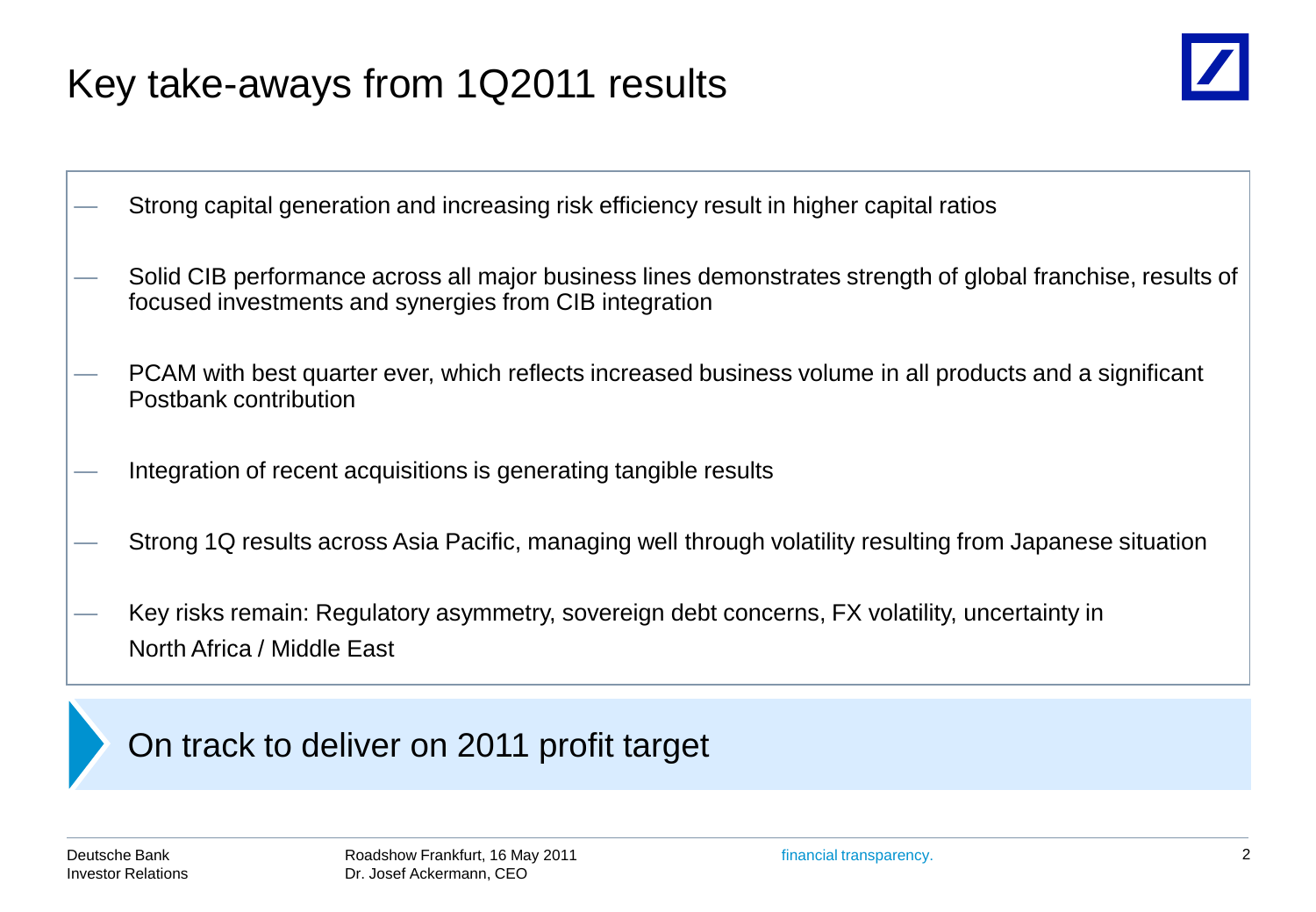



# **1 1Q2011: Strong start into the year**

### 2 Delivering on Phase 4 of our management agenda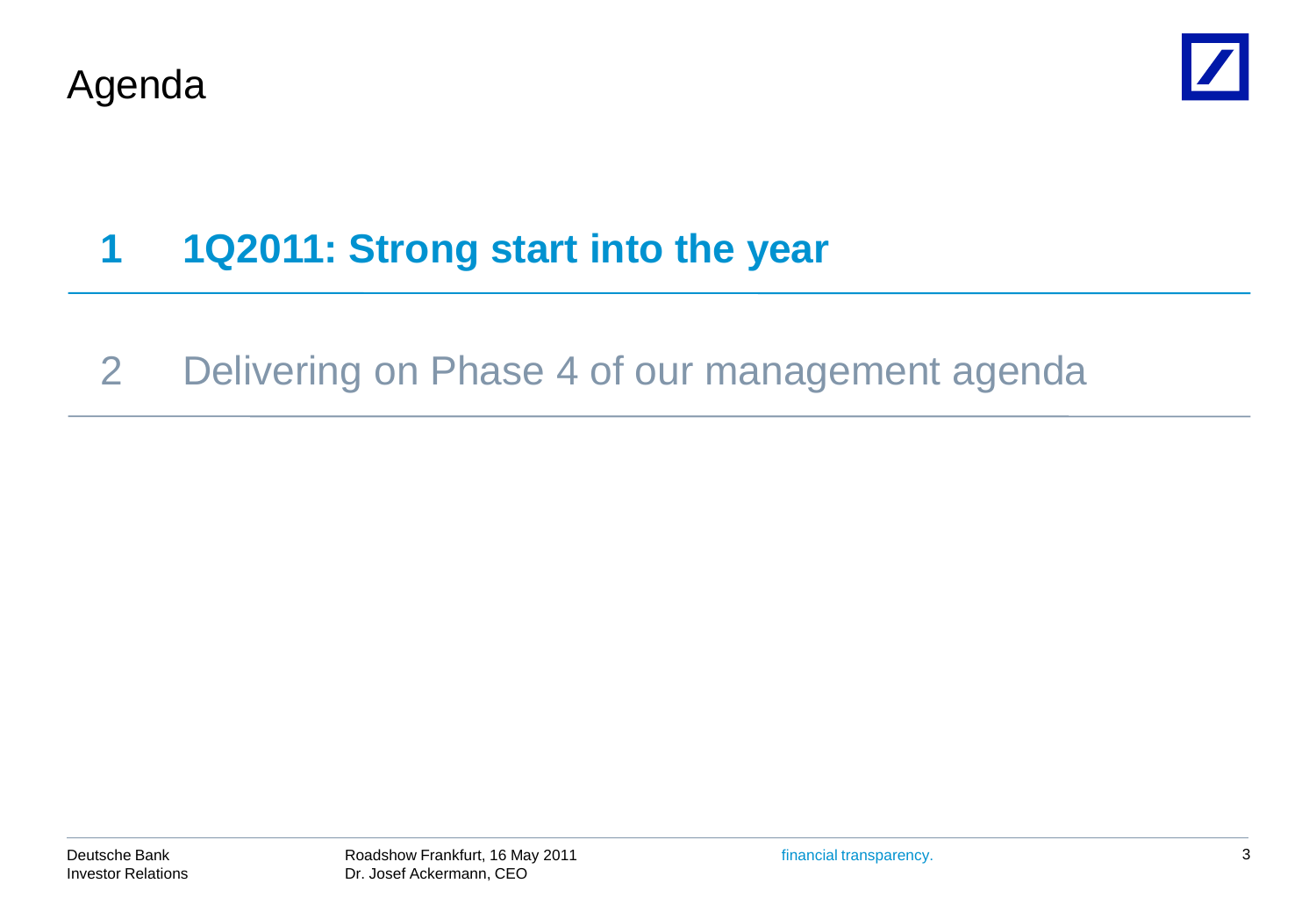# Strong results prove capital generation capabilities …

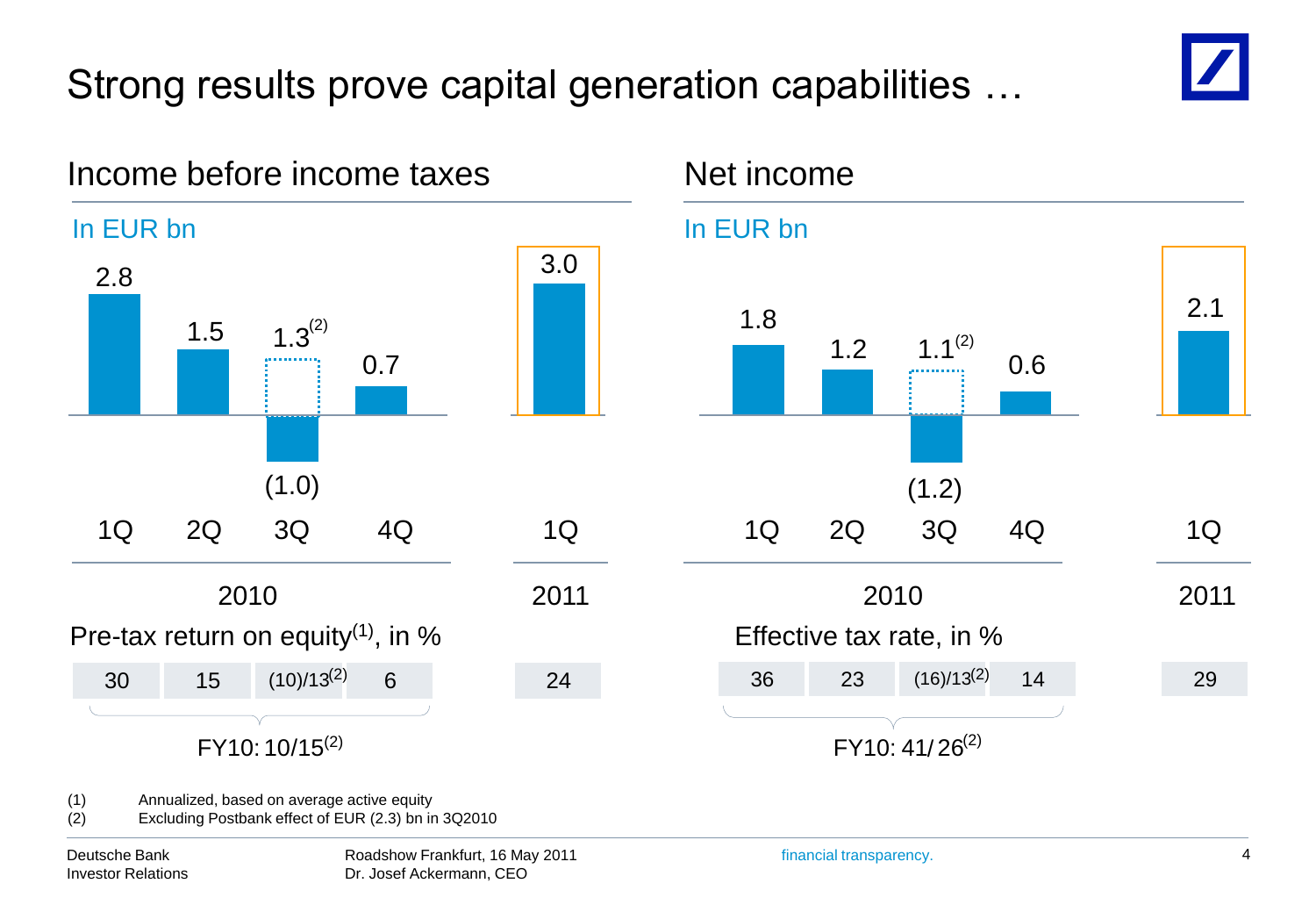## … as risk and capital profile continues to improve





Note: Tier 1 ratio = Tier 1 capital / RWA; Core tier 1 ratio = (Tier 1 capital - hybrid Tier 1 capital) / RWA

Deutsche Bank Investor Relations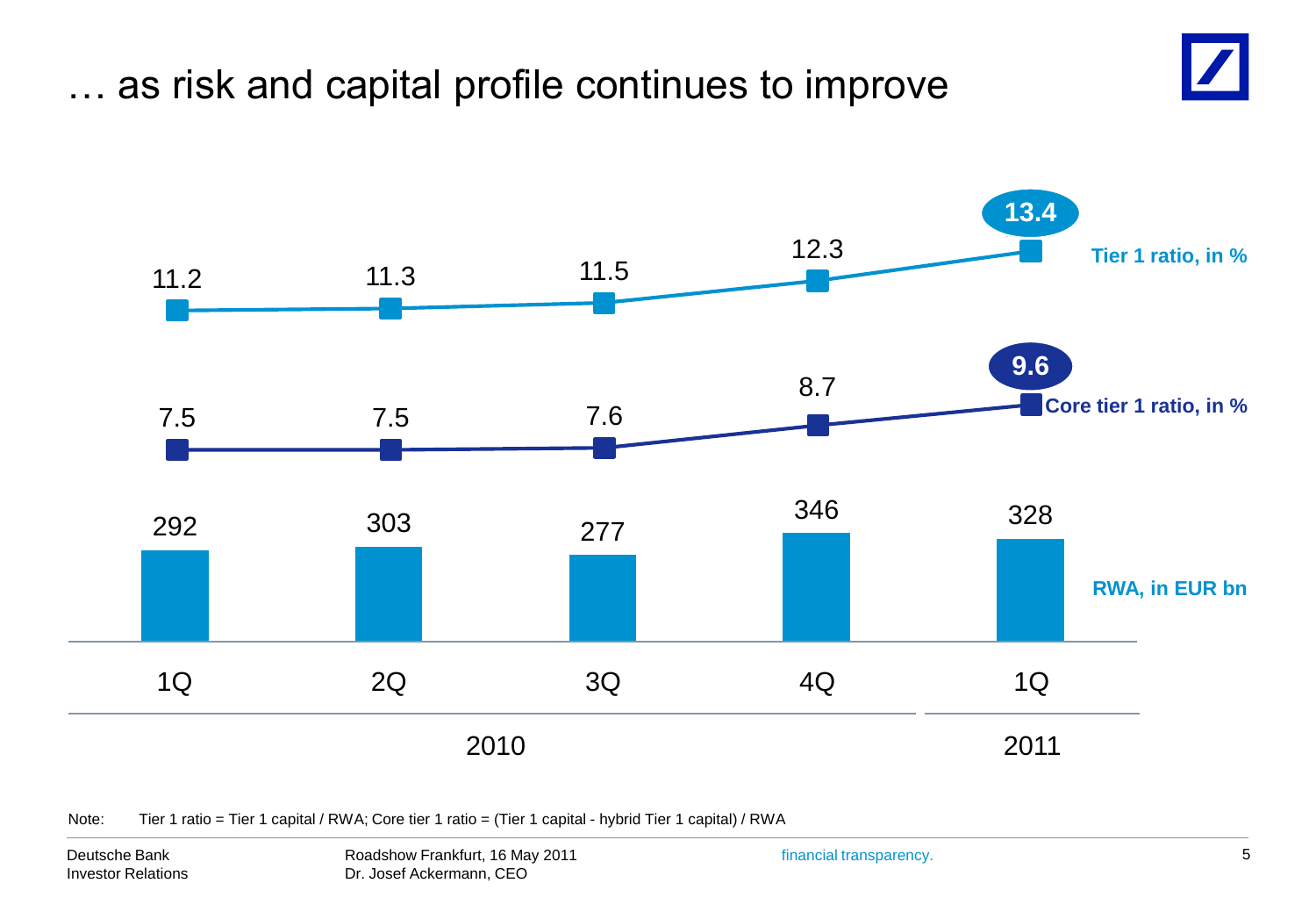# We continue to benefit from our funding cost advantage



#### Funding cost development Controller Controller Controller Controller Controller Controller Controller Controller



- Improved market conditions during 1Q11 although many macro challenges remain
- 2011 funding plan of EUR 26 bn; 70% completed as of 30 Apr 2011 (EUR 18 bn)
- EUR 11.2 bn issued Jan-Apr 2011; average spread of L+58 bps; ~40 bps tighter than average CDS; ~40% sold via retail networks
	- Includes EUR 1 bn 7yr Pfandbrief issued at L+13bps representing significant cost savings vs. comparable senior unsecured
- Very successful PBC 12-month deposit campaign, raising EUR 6.8 bn towards 2011 funding plan (exceeding full year target of EUR 4 bn)

Source: Bloomberg

Deutsche Bank Investor Relations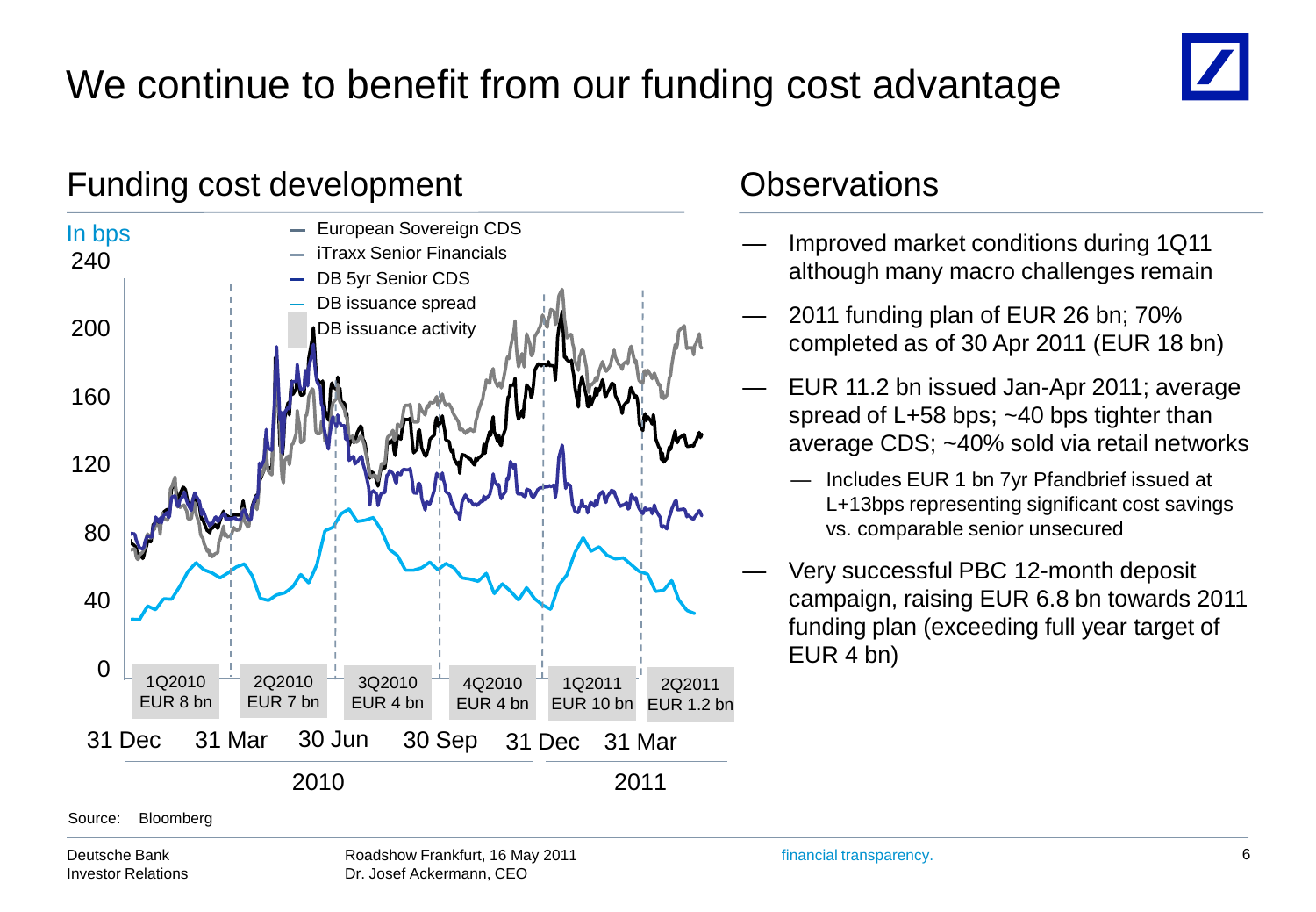### Solid performance across all major business lines in CIB Income before income taxes, in EUR m



(1) Negative goodwill (provisional at that time) from the commercial banking activities acquired from ABN AMRO in the Netherlands and consolidated since 2Q2010

(2) Related to complexity reduction program and CIB integration; severance booked directly in GTB and allocations of severance from infrastructure

(3) Includes impairment of EUR 29 m related to intangible assets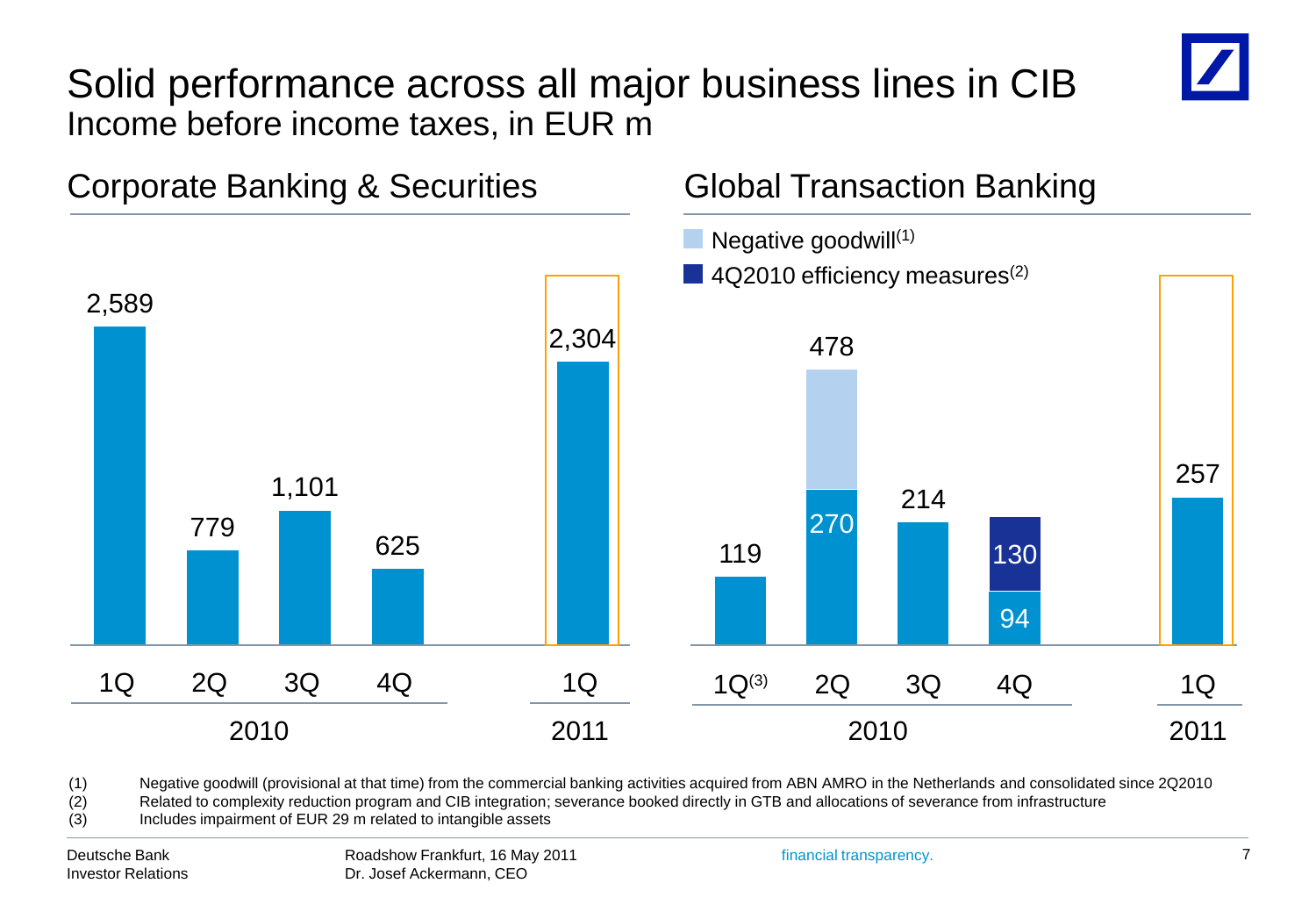#### Record quarterly results in PCAM Income before income taxes, in EUR m





(1) Includes cost-to-achieve related to Postbank integration and PPA effects; cost-to-achieve of EUR 78 m includes EUR 38 m infrastructure investments at DB level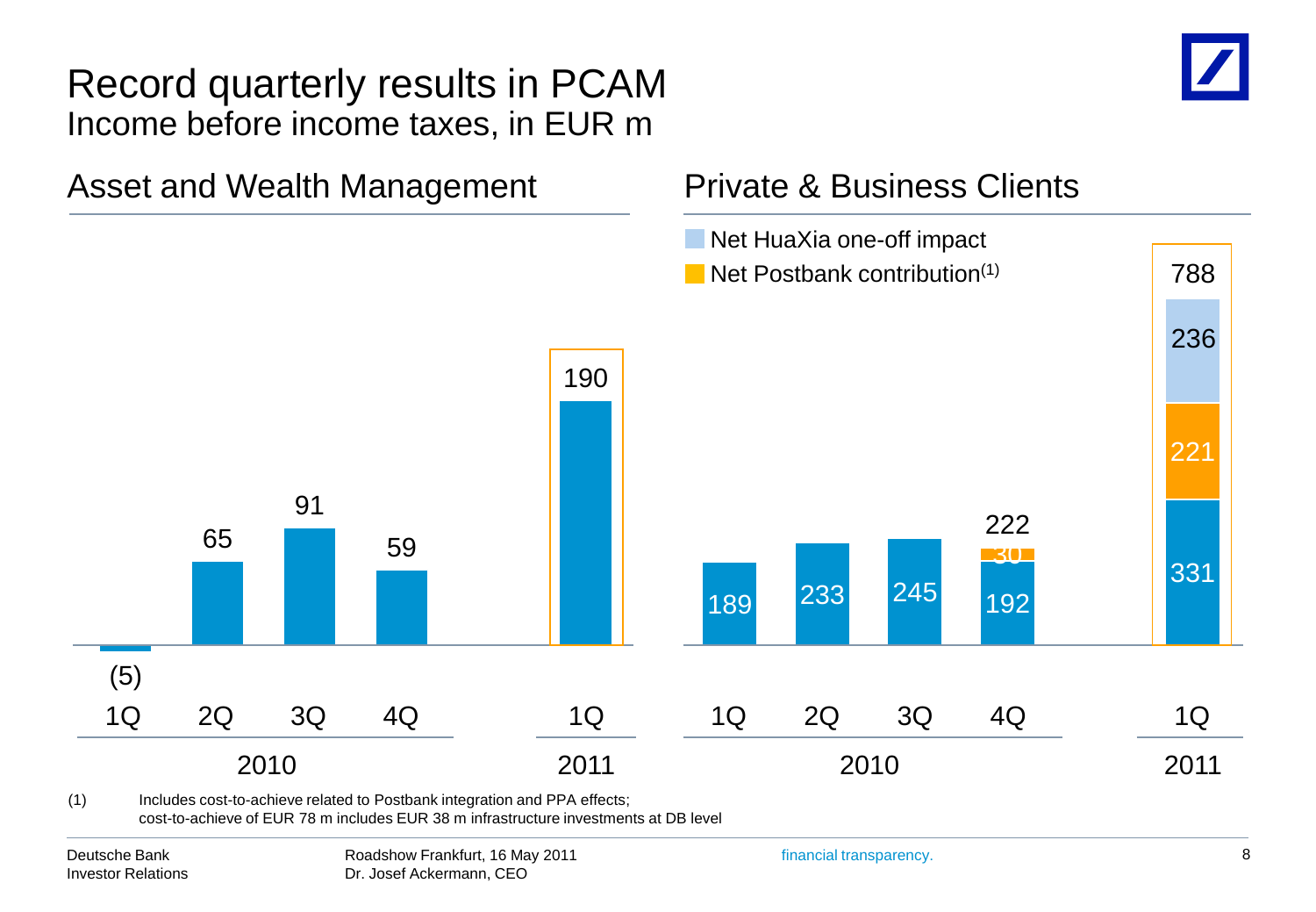### On track to deliver on 2011 targets Income before income taxes, in EUR bn



|                                                 | 1Q2010 | 1Q2011 | Phase 4<br>potential<br>2011 | Key features / Prospects                                                                                           |
|-------------------------------------------------|--------|--------|------------------------------|--------------------------------------------------------------------------------------------------------------------|
| Corporate Banking &<br><b>Securities</b>        | 2.6    | 2.3    | 6.4                          | Actavis with expected positive contribution<br>transferred to Corporate Investments                                |
| <b>Global Transaction</b><br><b>Banking</b>     | 0.1    | 0.3    | 1.0                          | Potential positive impact from higher short-<br>term interest rates                                                |
| <b>Asset and Wealth</b><br>Management           | (0.0)  | 0.2    | 1.0                          |                                                                                                                    |
| <b>Private &amp; Business</b><br><b>Clients</b> | 0.2    | 0.8    | 1.6                          | Includes EUR 236 m net one-off gain from<br>change to equity accounting of HuaXia<br>Postbank better than expected |
| <b>Total business</b><br>divisions              | 2.9    | 3.5    | 10.0                         |                                                                                                                    |
|                                                 |        |        |                              |                                                                                                                    |

Note: Figures may not add up due to rounding differences

Deutsche Bank Investor Relations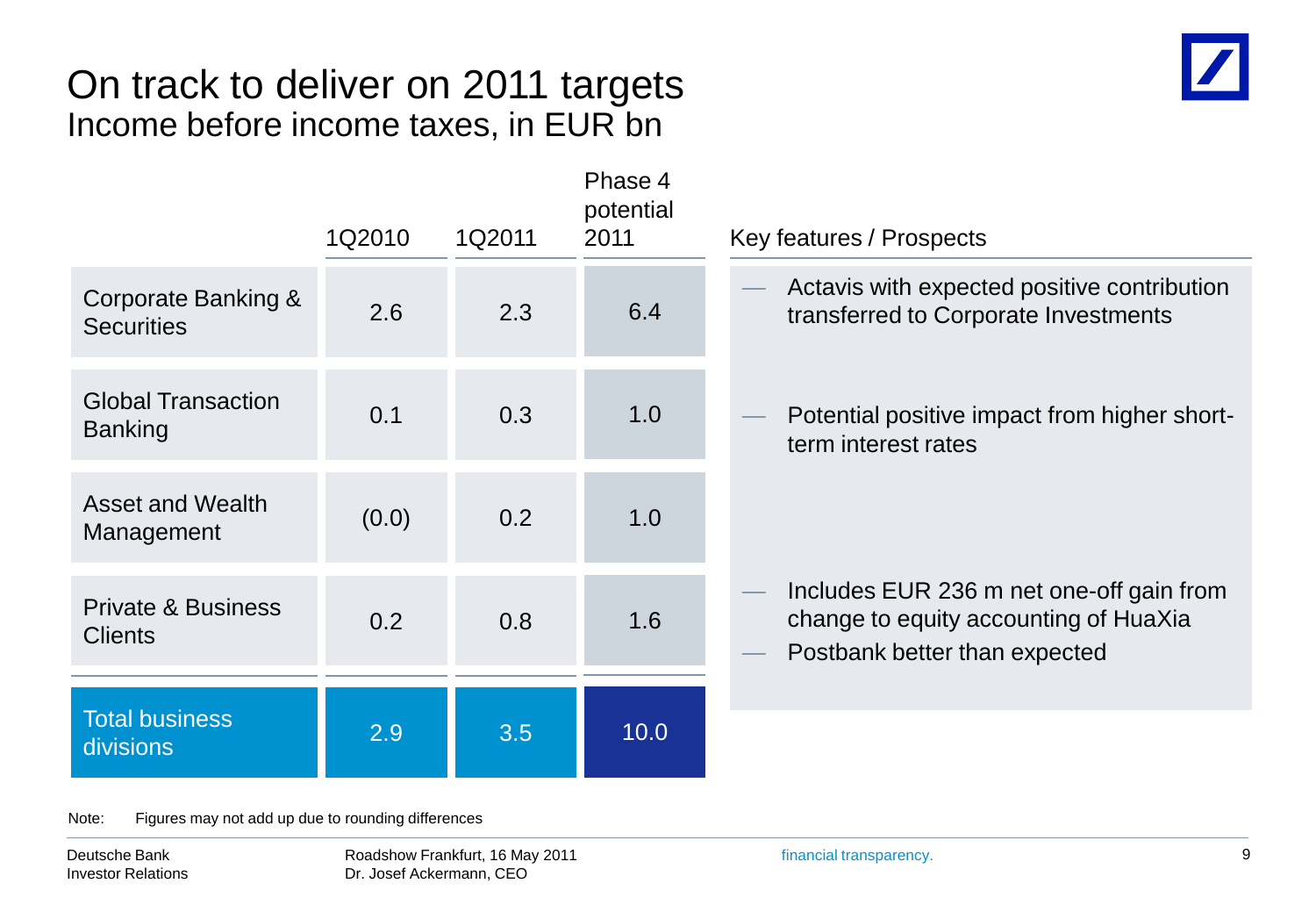Agenda



1 1Q2011: Strong start into the year

### **2 Delivering on Phase 4 of our management agenda**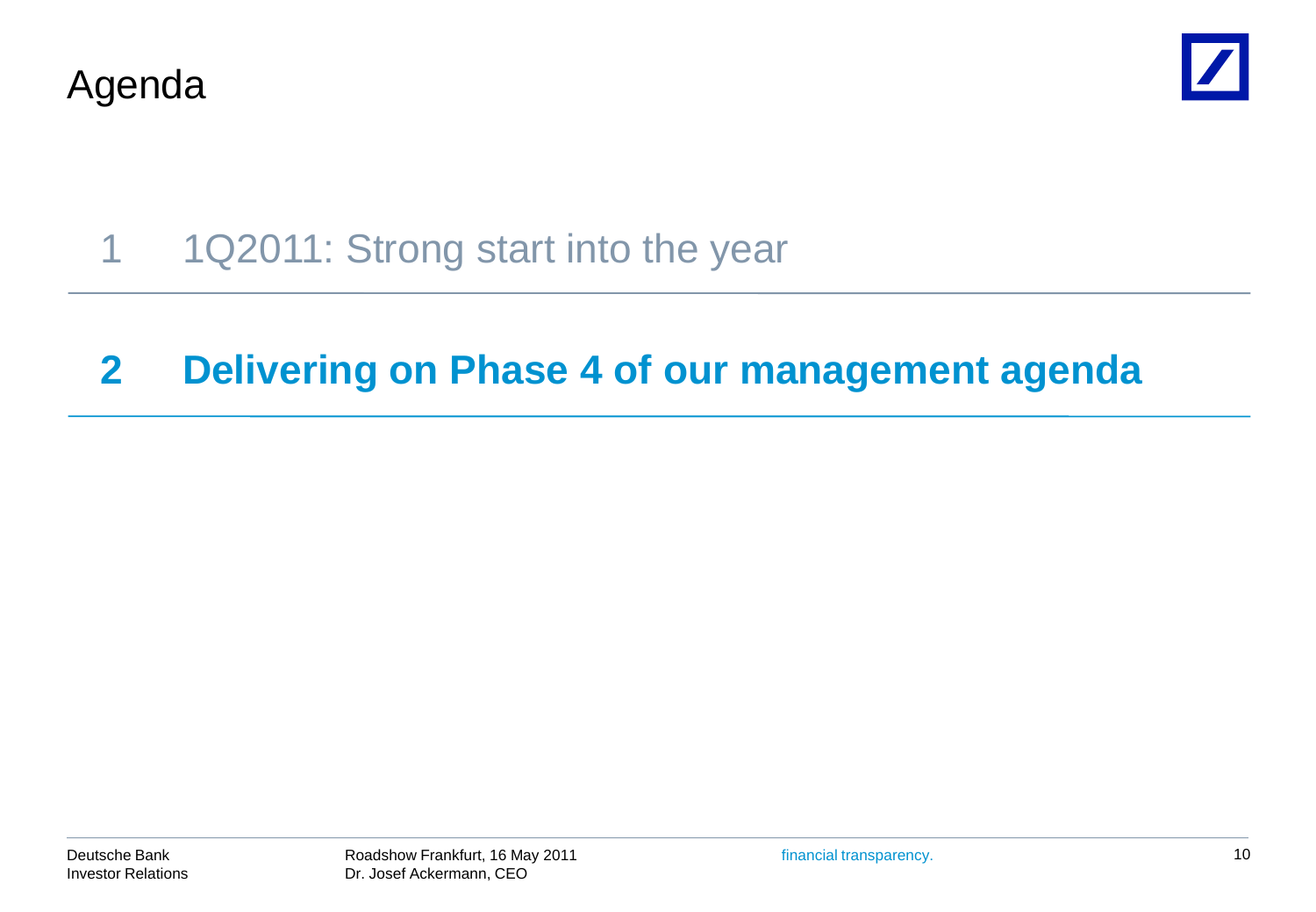## Economic environment remains challenging



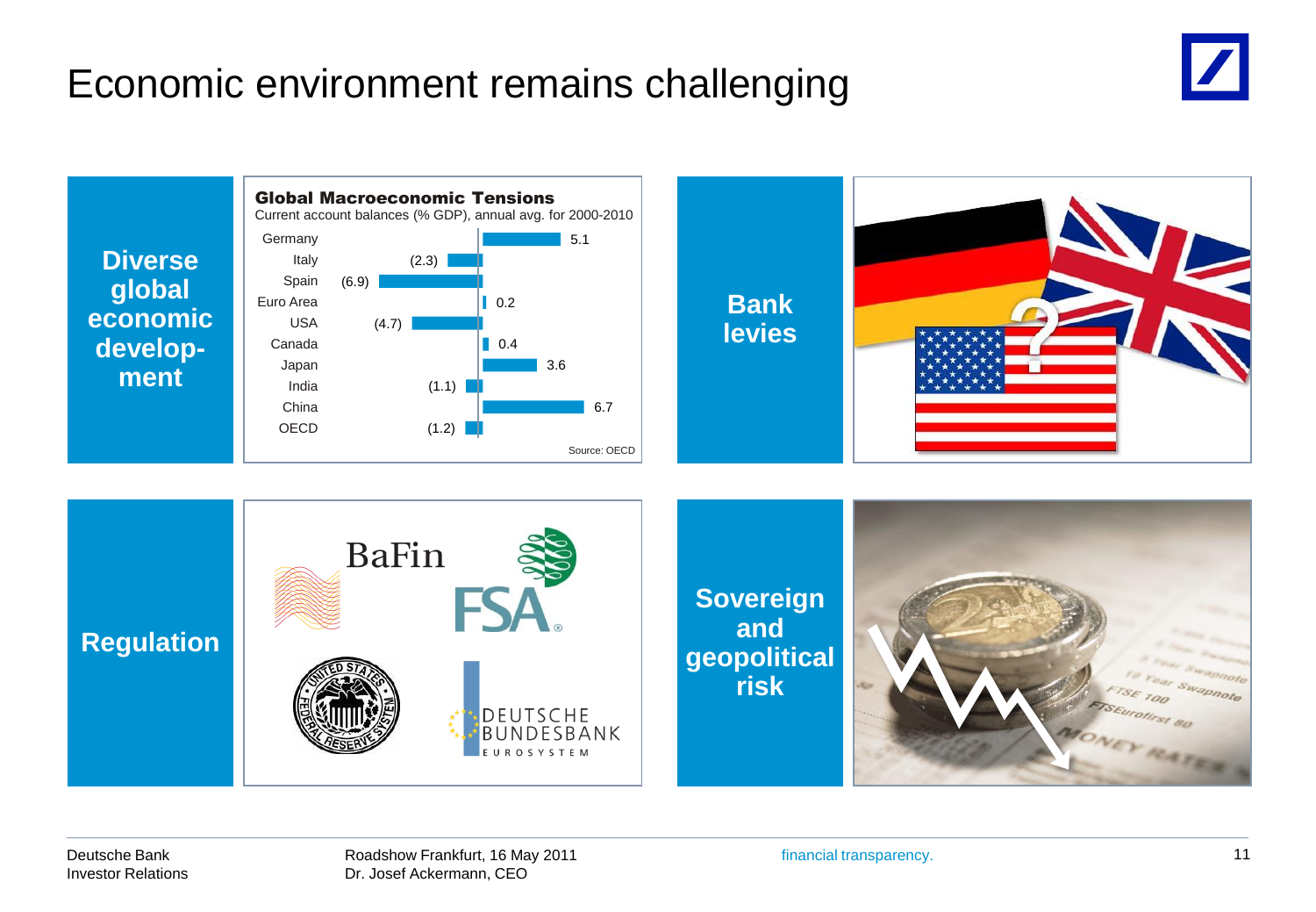### Management Agenda Phase 4





Deutsche Bank Investor Relations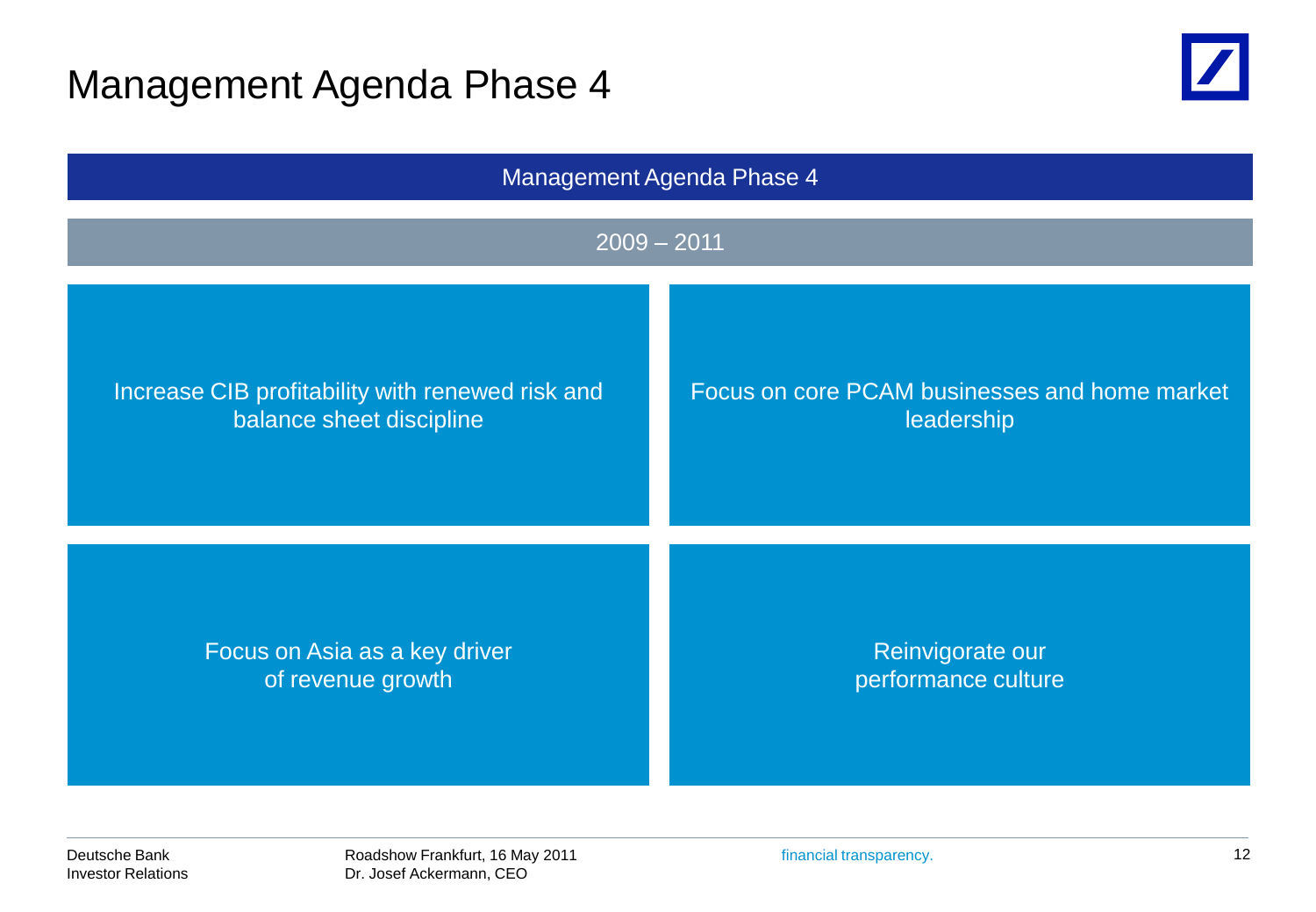## CIB: Second best full-year results ever with significantly lower resources



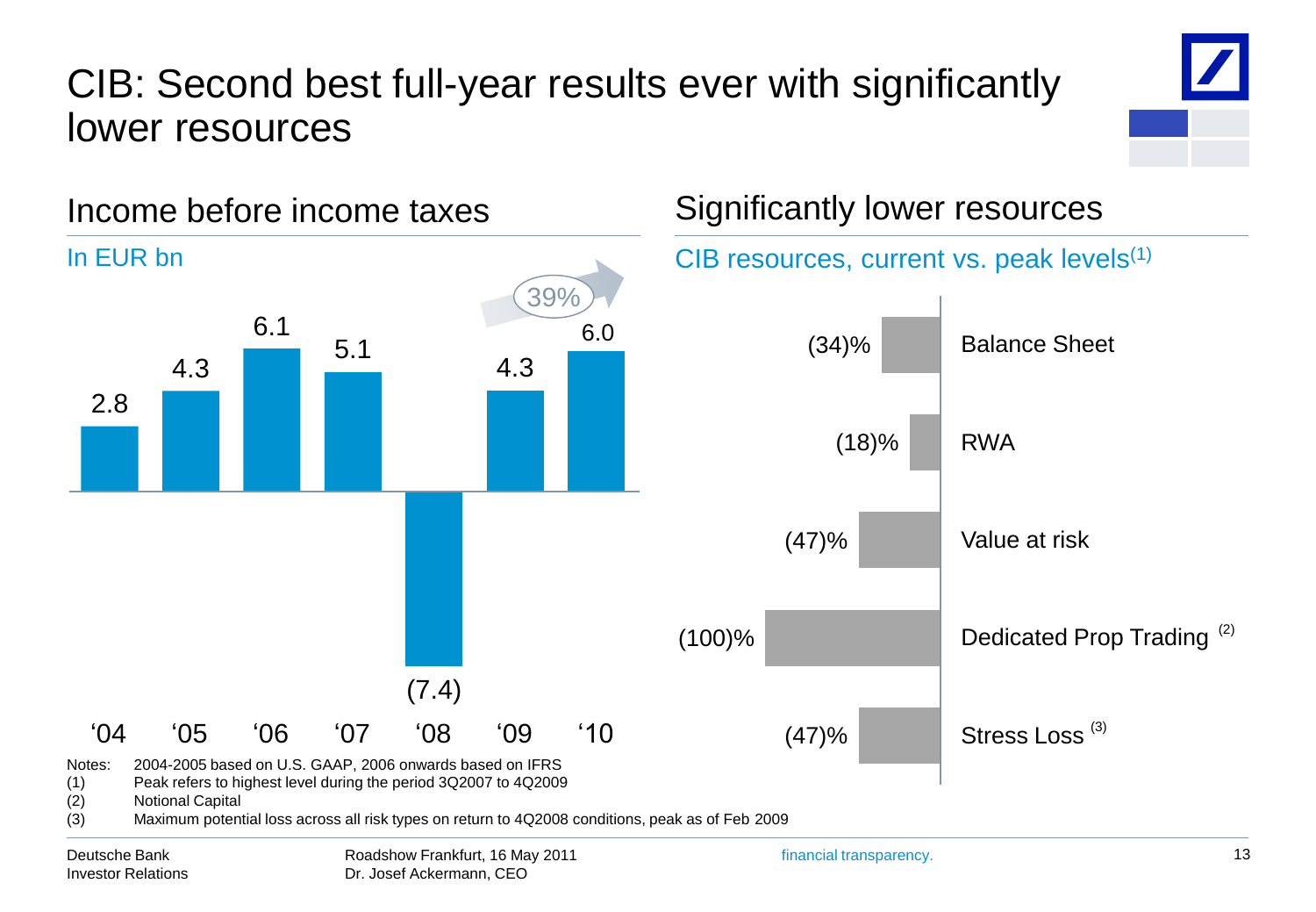# Consistently delivering more stable revenues than peers



20.9

19.6



(1) Average revenues for period 2002 to 2010 (excluding 2008)

(2) Volatility for the period 2002 to 2010 (excluding 2008) calculated as standard deviation on annual revenues

Peers include Barclays, BoA (2005 onwards), Citi, CS, GS, JPM , ML (up to 2008), MS and UBS CIB equivalents; Source: company reports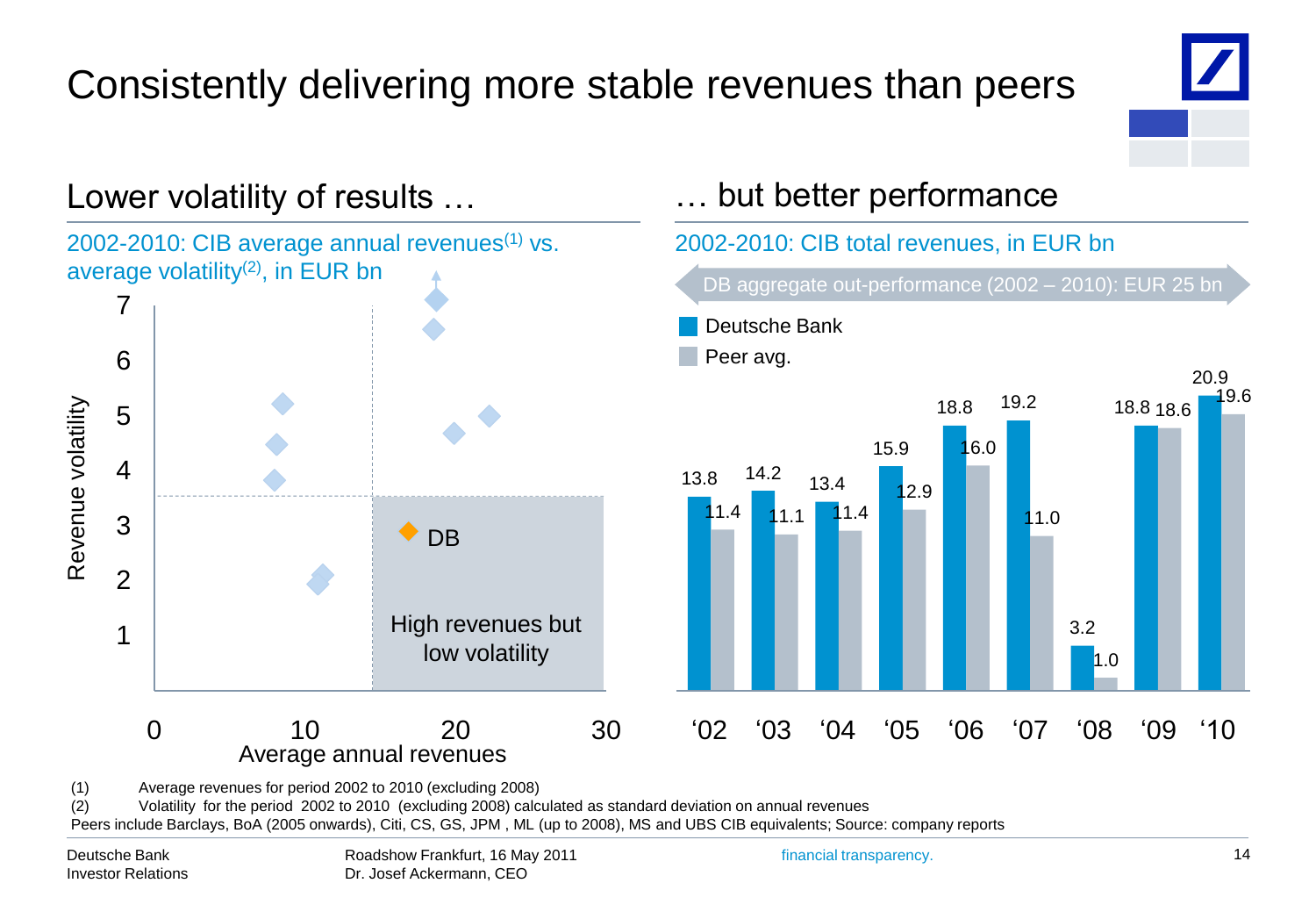# Our core CIB business will continue to deliver strong ROE



#### Significant proportion of RWA in legacy business Observations



- Core business expected to return above cost of equity despite additional RWA requirements
- Growth in core business profitability from higher volumes, improved market shares and benefits from integration; expected to offset additional RWA requirements
- Legacy business RWA increases due to changes in regulation (not underlying business growth), targeted for sell down or roll off over longer term

(1) Legacy business includes legacy mortgage and credit positions targeted for exit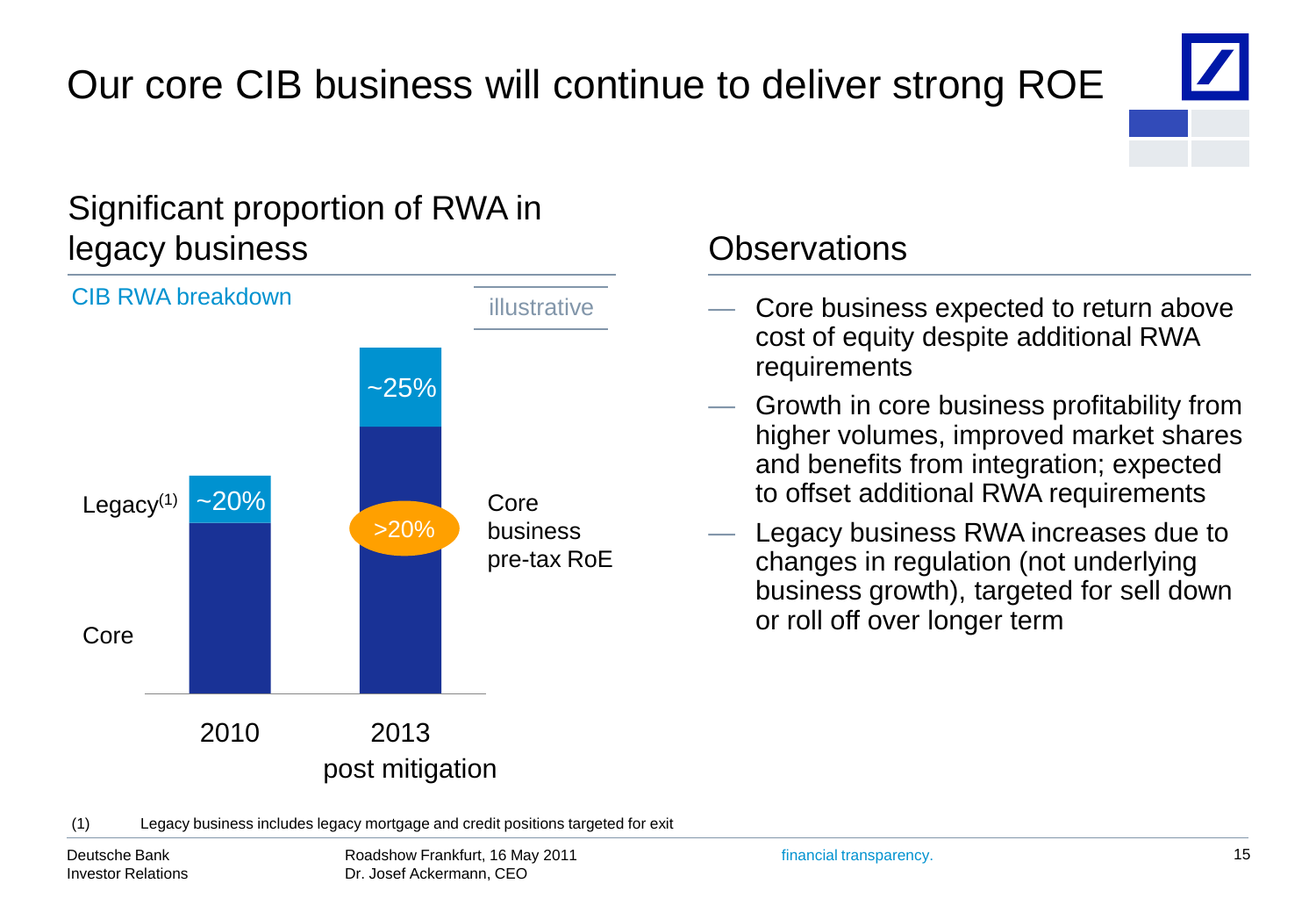# GTB successfully withstood macroeconomic headwinds …



Stable total revenues throughout the business cycle



Investor Relations

Dr. Josef Ackermann, CEO

Solid net interest revenues during low interest rate environment



2007 2008 2009 2010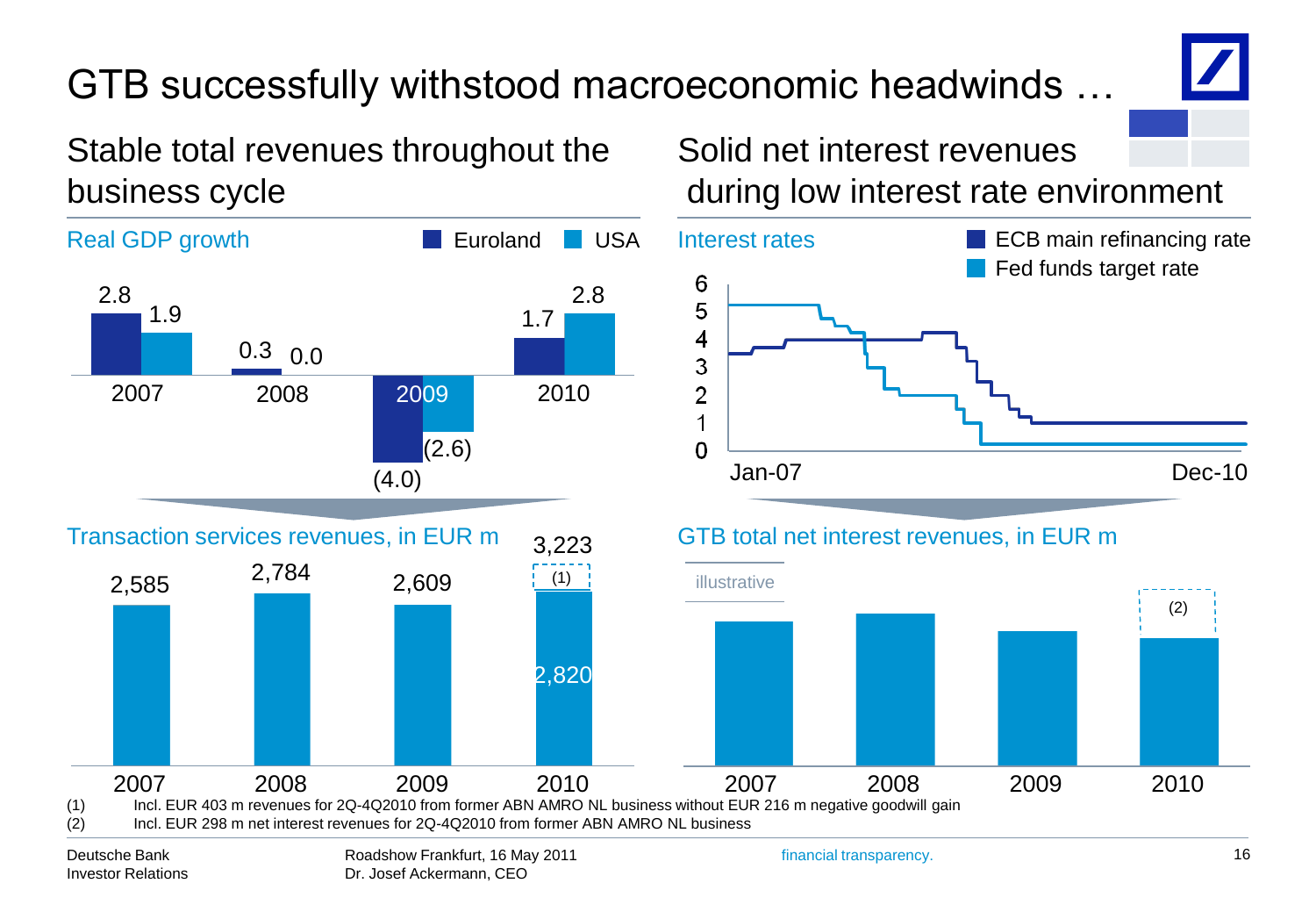# ... and is one of the major pillars of Deutsche Bank's liquidity and performance

Liquidity provided to DB Group

#### GTB B/S, in EUR bn, 31 December 2010

#### Pre-tax Return on Equity(3)

In %, based on Average Active Equity



(1) Incl. cash due from banks, financial assets available for sale, and other

(2) Incl. central banks funds purchased and other

(3) Incl. EUR 403 m revenues for 2Q-4Q2010 from former ABN AMRO NL business and EUR 216 m negative goodwill gain

Note: Assets reported in the Financial Data Supplement of EUR 72 bn include internal assets from other divisions and non cash-relevant b/s positions; 2009 and 2010 average active equity adjusted to reflect new allocation methodology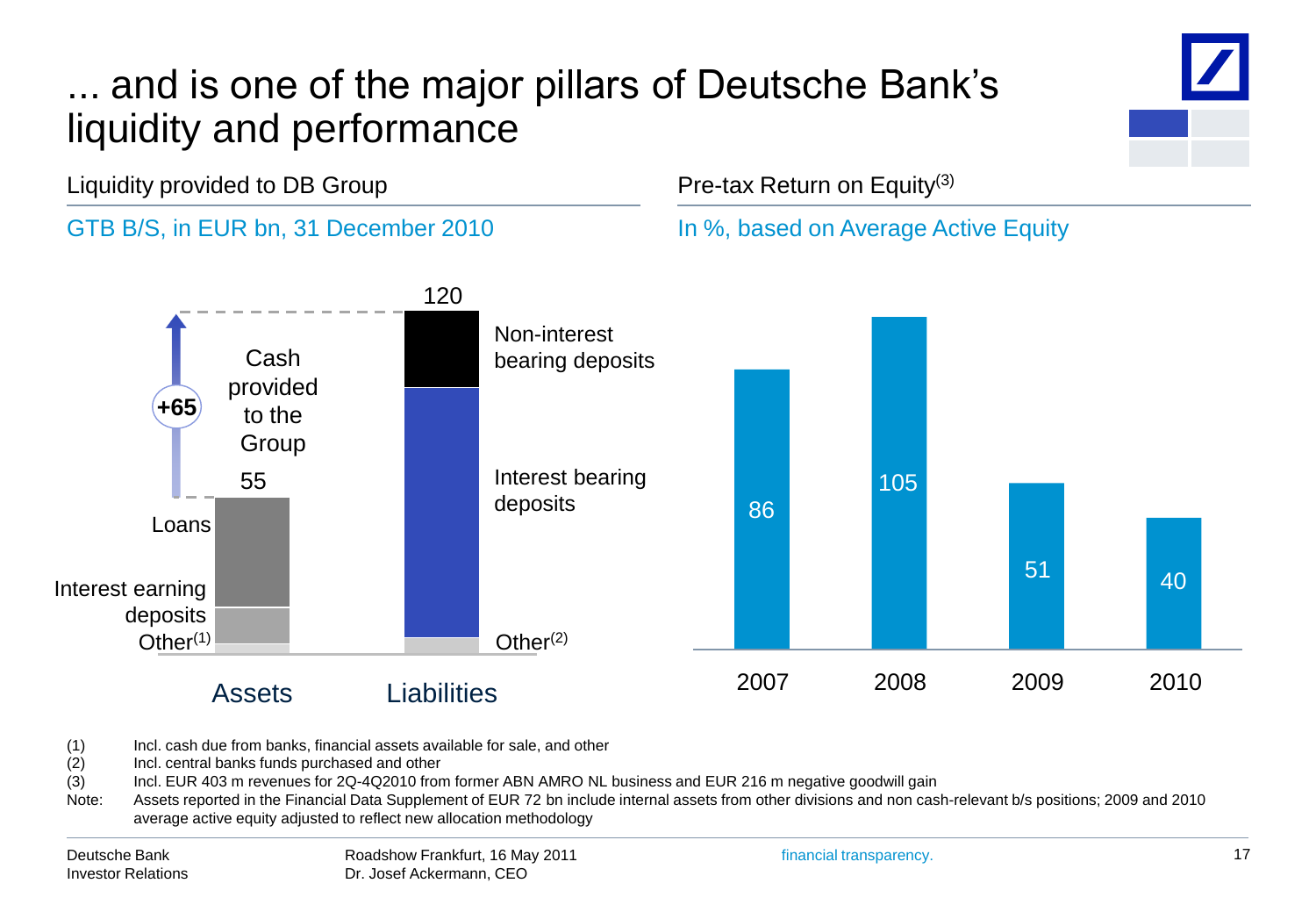# AM: Business rightsizing efforts have proven successful





(1) Seed capital and co-invest AuM

(2) 2007 has not been restated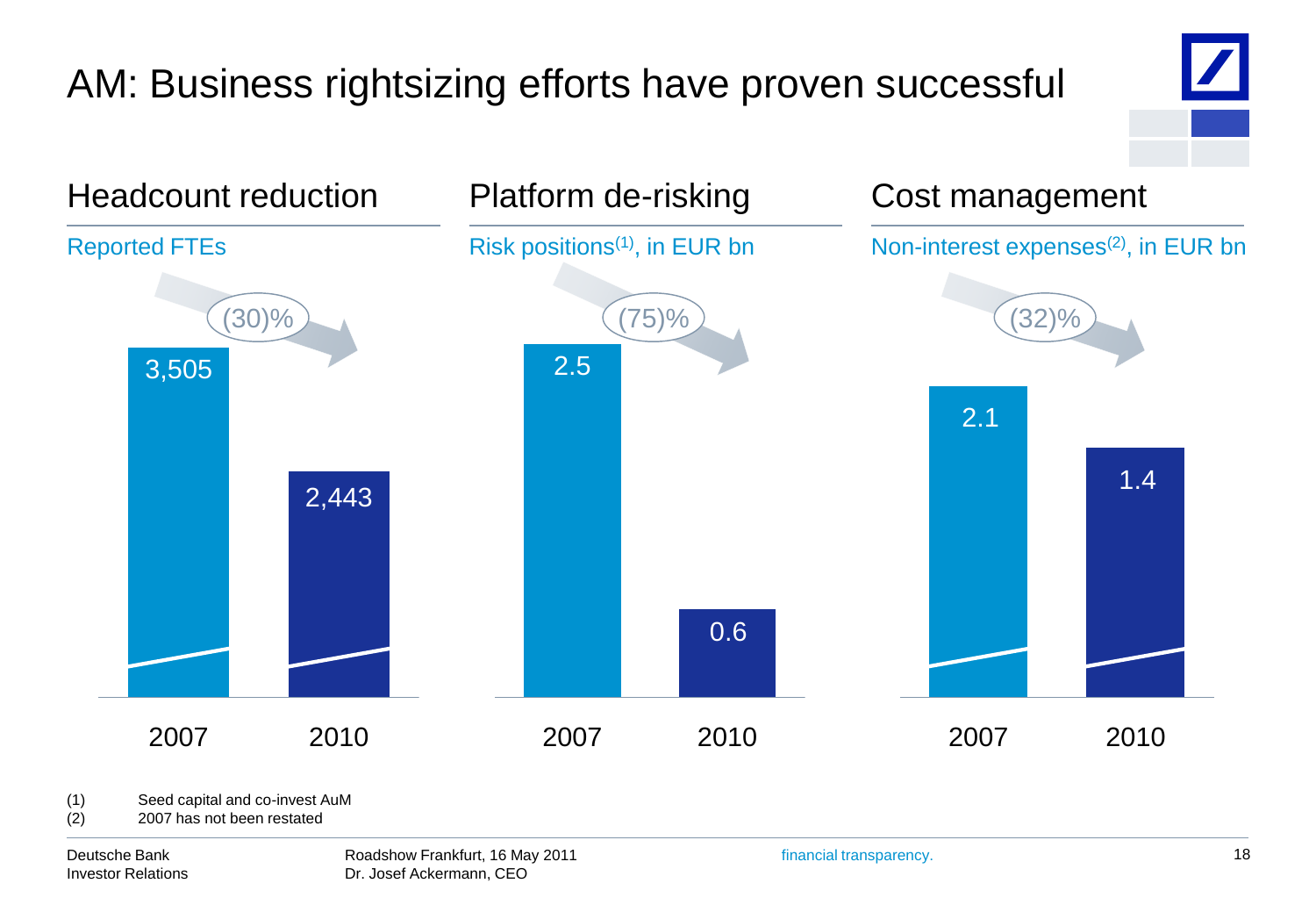

Source: Company filings, internal analysis, McKinsey Private Banking Survey 2010

(1) Breakdown based on last disclosed Smith Barney Brokerage business assets as of 3Q2008

- (2) 
"Brokerage" assets include brokerage, custody and deposit assets
- (3) Includes Sal. Oppenheim, excludes BHF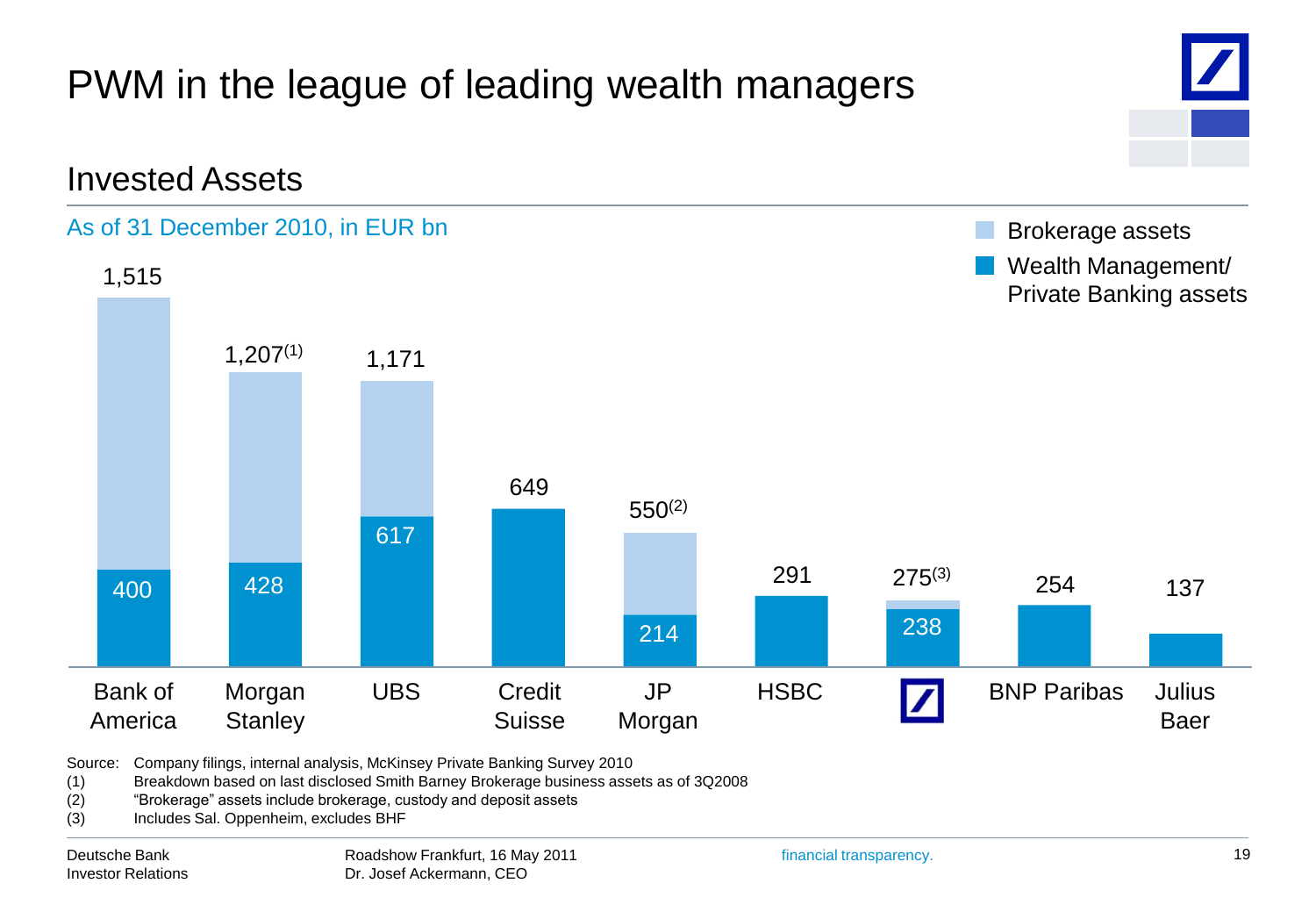# Germany: Continued healthy economy …



#### GDP growth with "V-shaped" recovery, robust outlook



06 07 08 09 10 11



# German exports vs. world trade

150 175

100

125

4.0 5.0 6.0 05 06 07 08 09 10 11

Source: DB Research

Deutsche Bank Investor Relations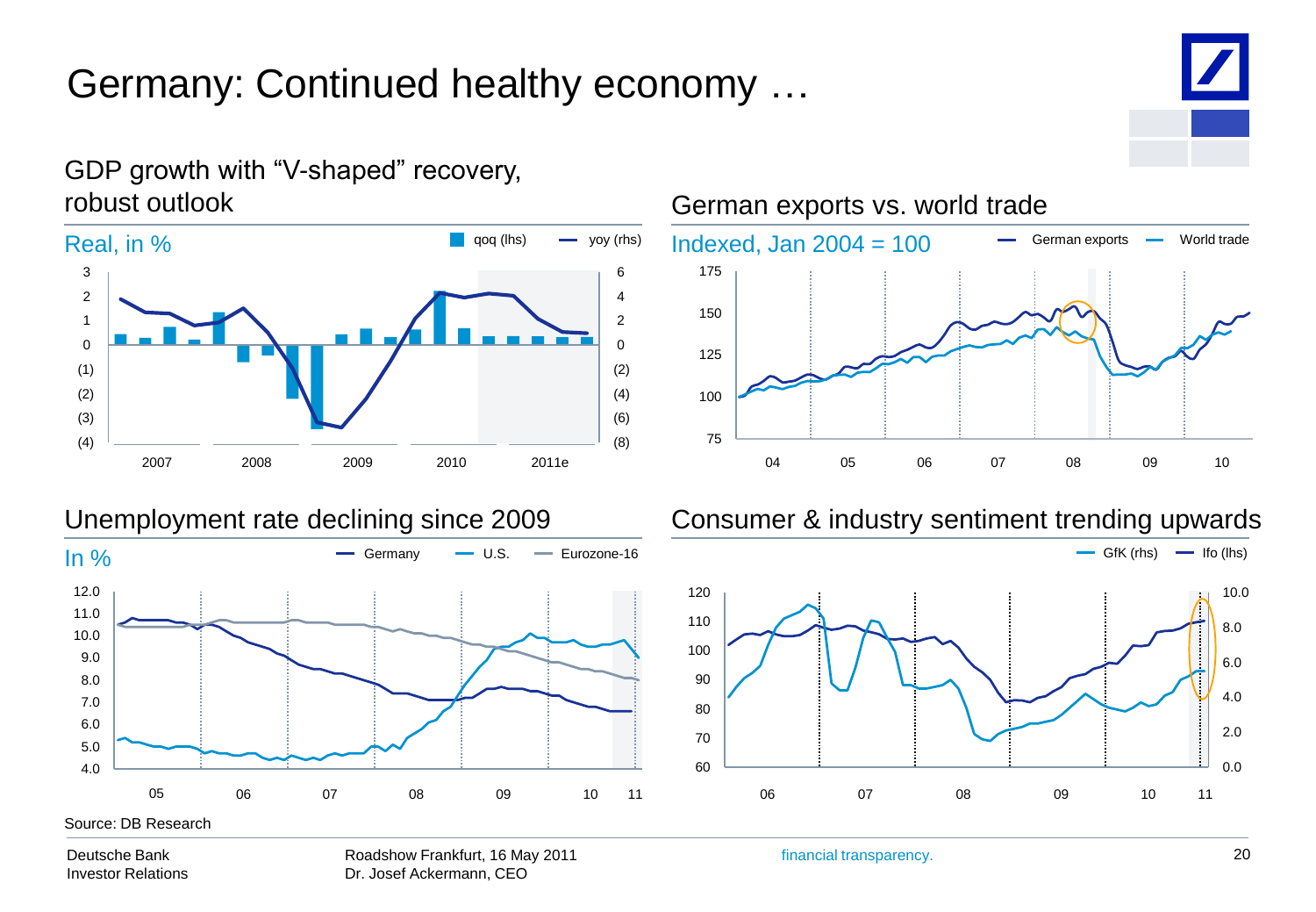# …and a retail banking environment better than perceived



Retail banking revenues after risk costs 2009(1), in EUR bn



LLP ratio,  $2007 - 2009$  median<sup>(2)</sup>, in %







### Retail banking markets overview Positioning of combined PBC / Postbank

- Significant combined PBC / Postbank share in Europe's largest retail banking market
- Price leadership in standard products and leading advisory services to form strong basis for further organic market share growth
- Healthy German retail credit market environment with no signs of overheating ...
- ... offering significant growth environment e.g. in mortgage and consumer lending to affluent
- Positive cost trend in German retail banking market with further potential to be realized
- Combined PBC / Postbank to benefit from scale advantages vs. peers across all sectors

(1) Projected, source McKinsey (2) Loan loss provisions in % of revenues in retail banking, average of leading market players of respective country (3) Source: BCG Source: DB Research, ECB, Company Reports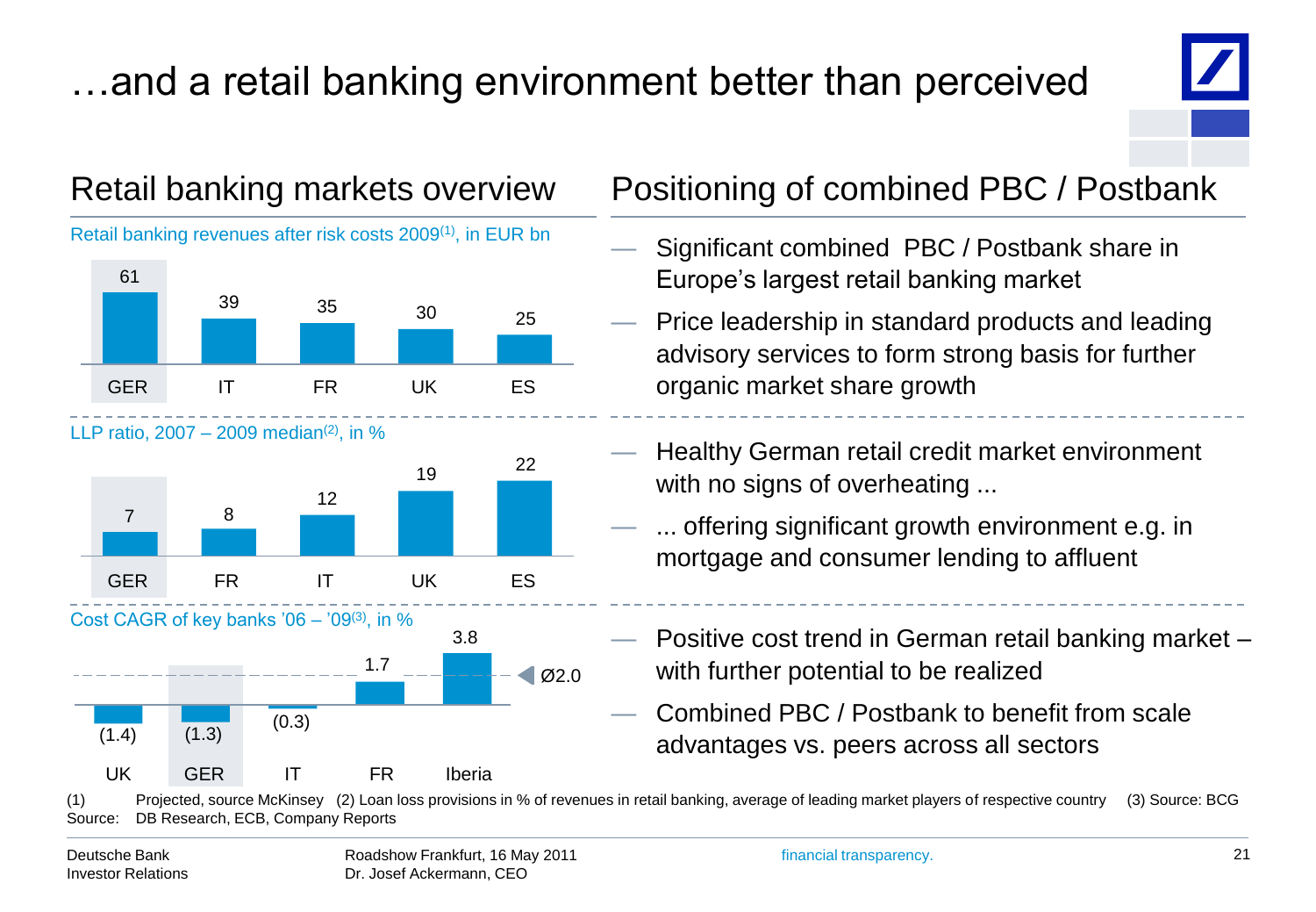# In this environment there is room for profitable growth ...





(1) Excluding severances

(2) Adjustments comprise the exclusion of non-underlying events and the allocation from 'Other' segment, in order to ensure a like-for-like comparison

Source: Company data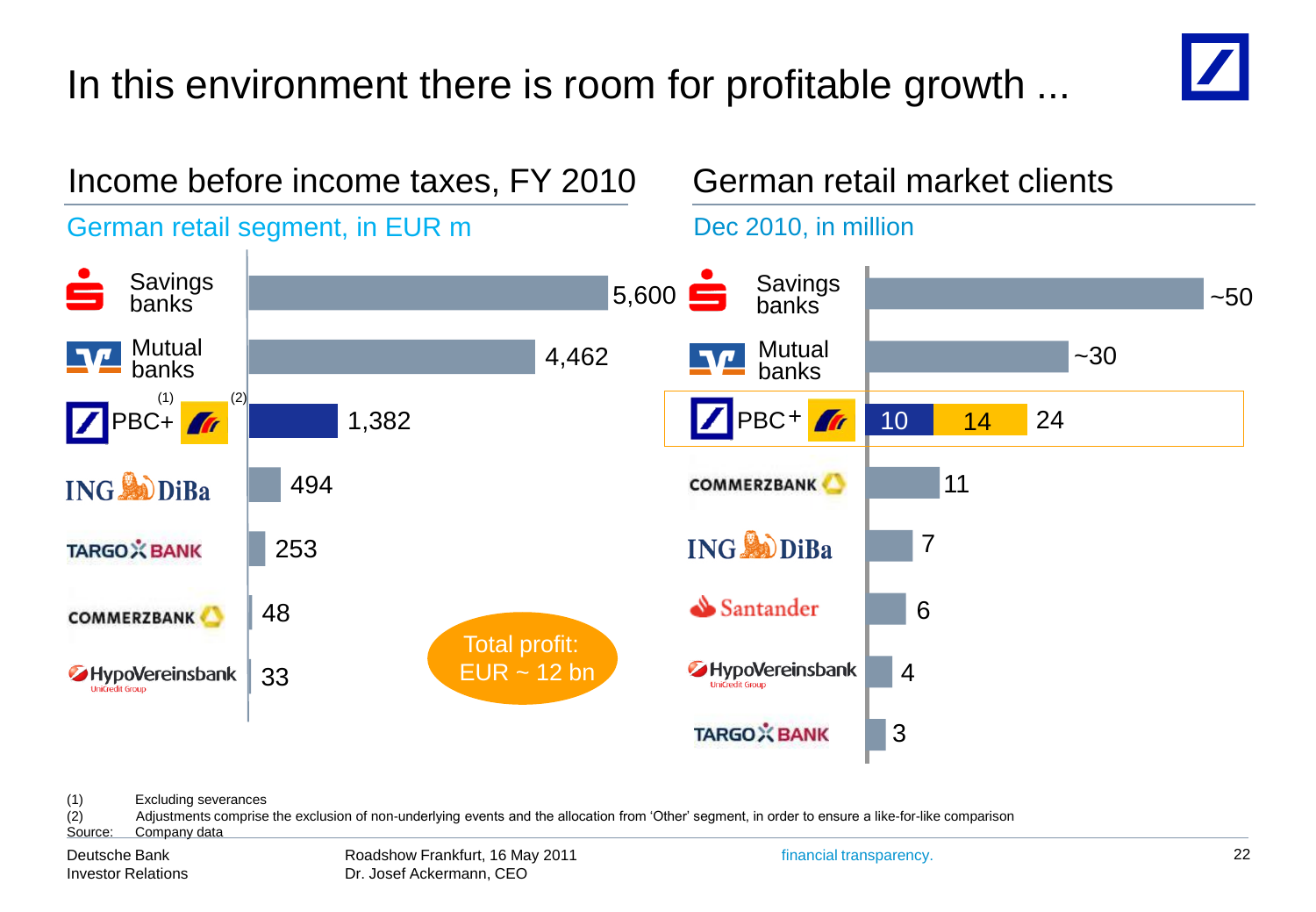# ... based on healthy standalone ratios



#### Deutsche Bank Investor Relations

Roadshow Frankfurt, 16 May 2011 Dr. Josef Ackermann, CEO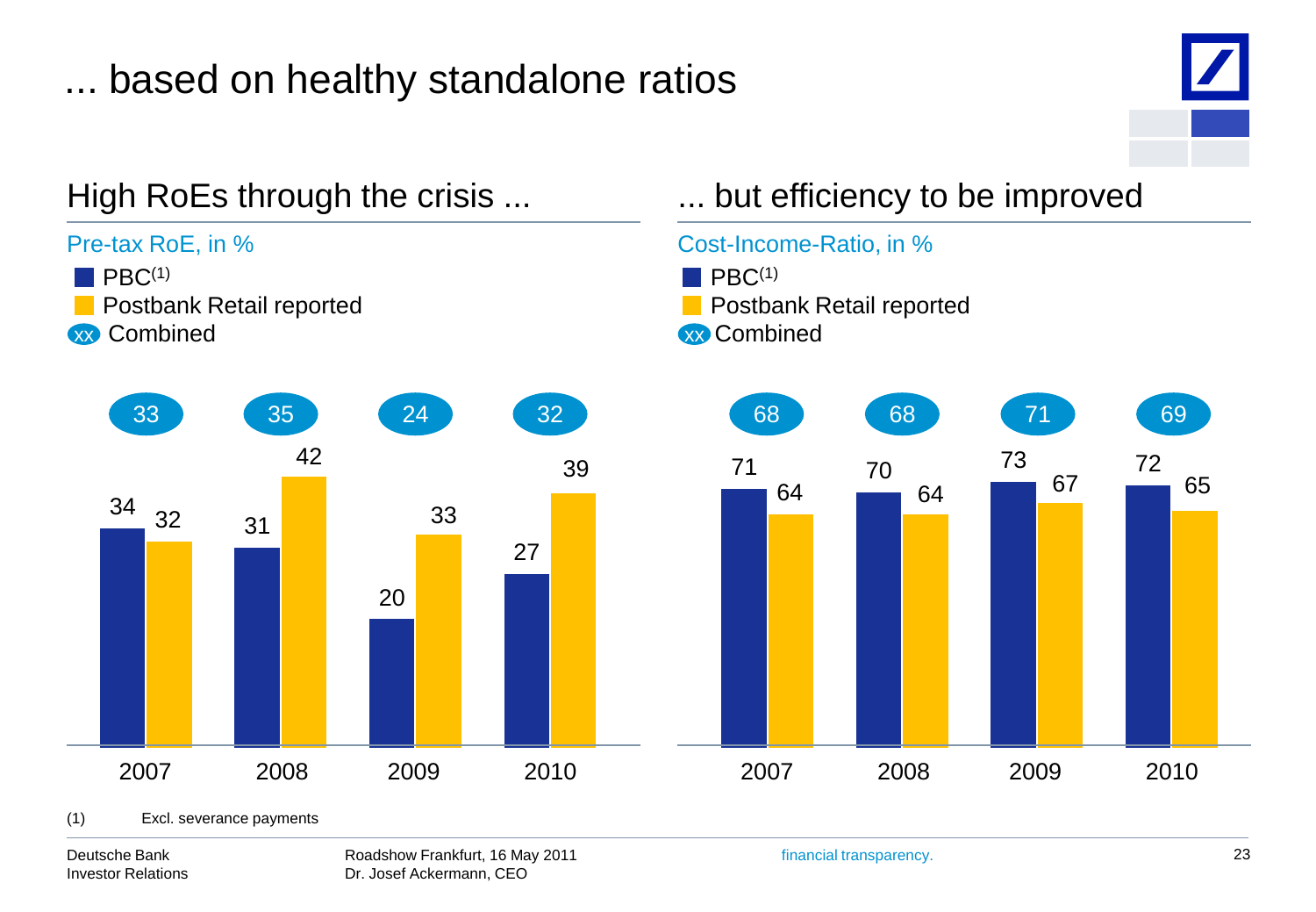#### Assets 210 **Customer Bank** Non-**Customer** Bank Postbank: Potential for capital and funding benefits 1) Assuming 10% Tier 1 ratio **Capital** consumption<sup>1)</sup> RWA **Customer** assets Noncustomer assets As at 31 Dec 2010, in EUR bn 67 7.8 Operational risk Aspire to free up capital and redeploy at higher RoE (1) Creates potential deposit overhang post run-off illustrative

Note: Scale not linear due to presentation purposes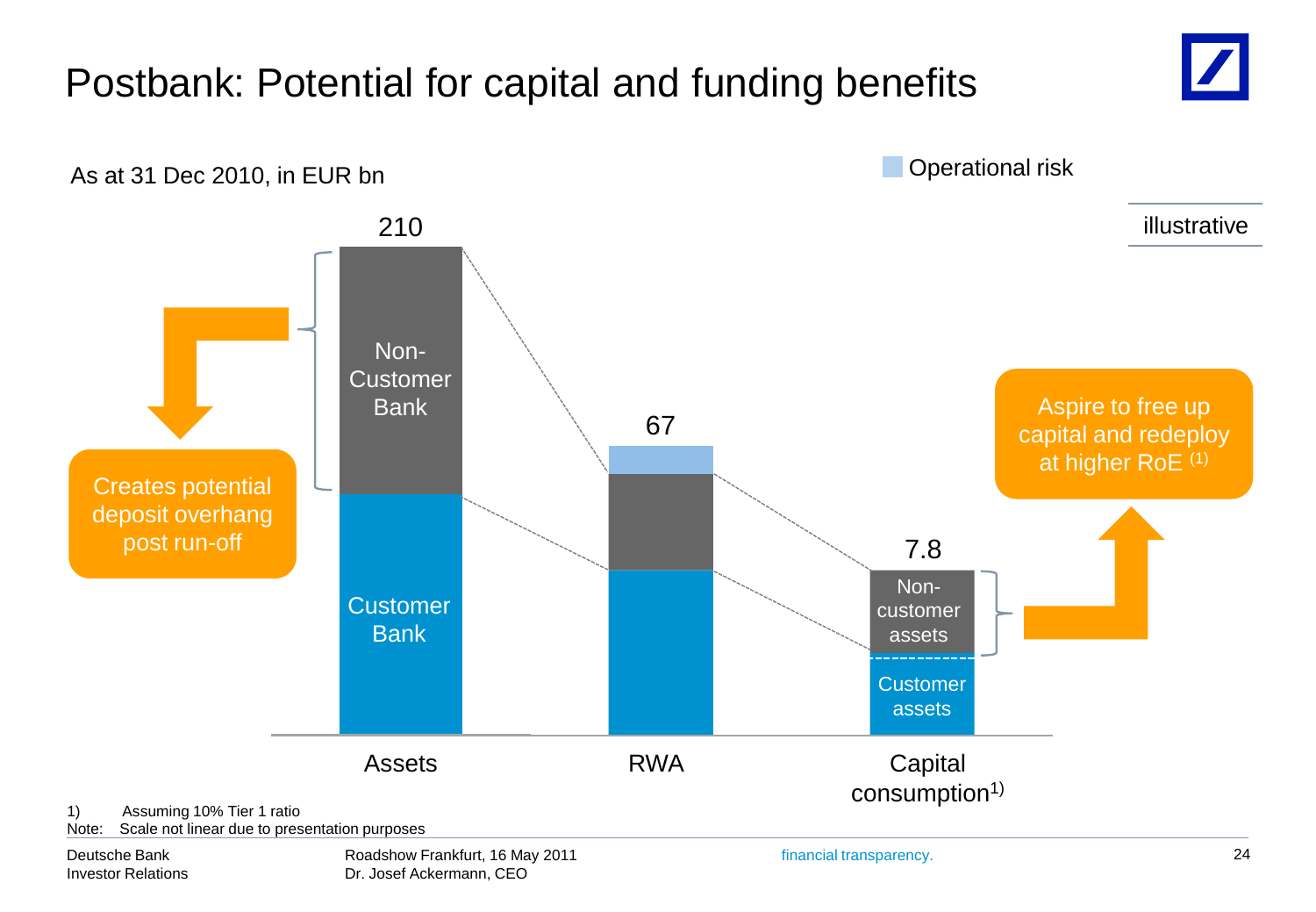# A clear integration roadmap has been defined ...

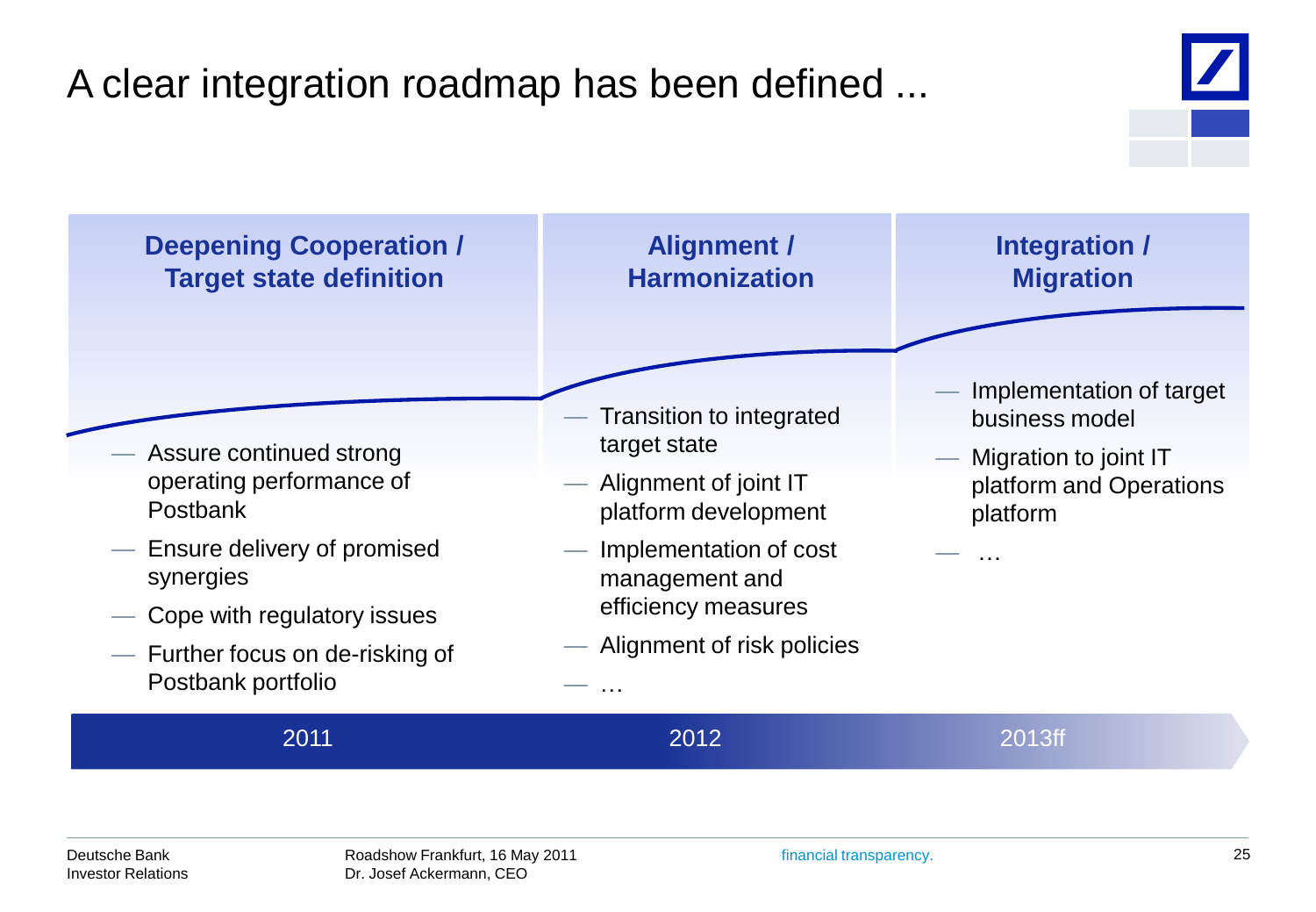**Assumptions:** Full run-rate, i.e. full synergies realized No further cost-to-achieve PPA effects fully amortized No material impact from non-customer bank … to reach ambition level for the combined retail franchise Revenues of EUR >10 bn Income before income taxes of EUR >3 bn Cost / income ratio of <60% Pre-tax RoE of >20% Top 5 retail deposit taker in Europe Synergies of EUR ~ 1 bn

Deutsche Bank Investor Relations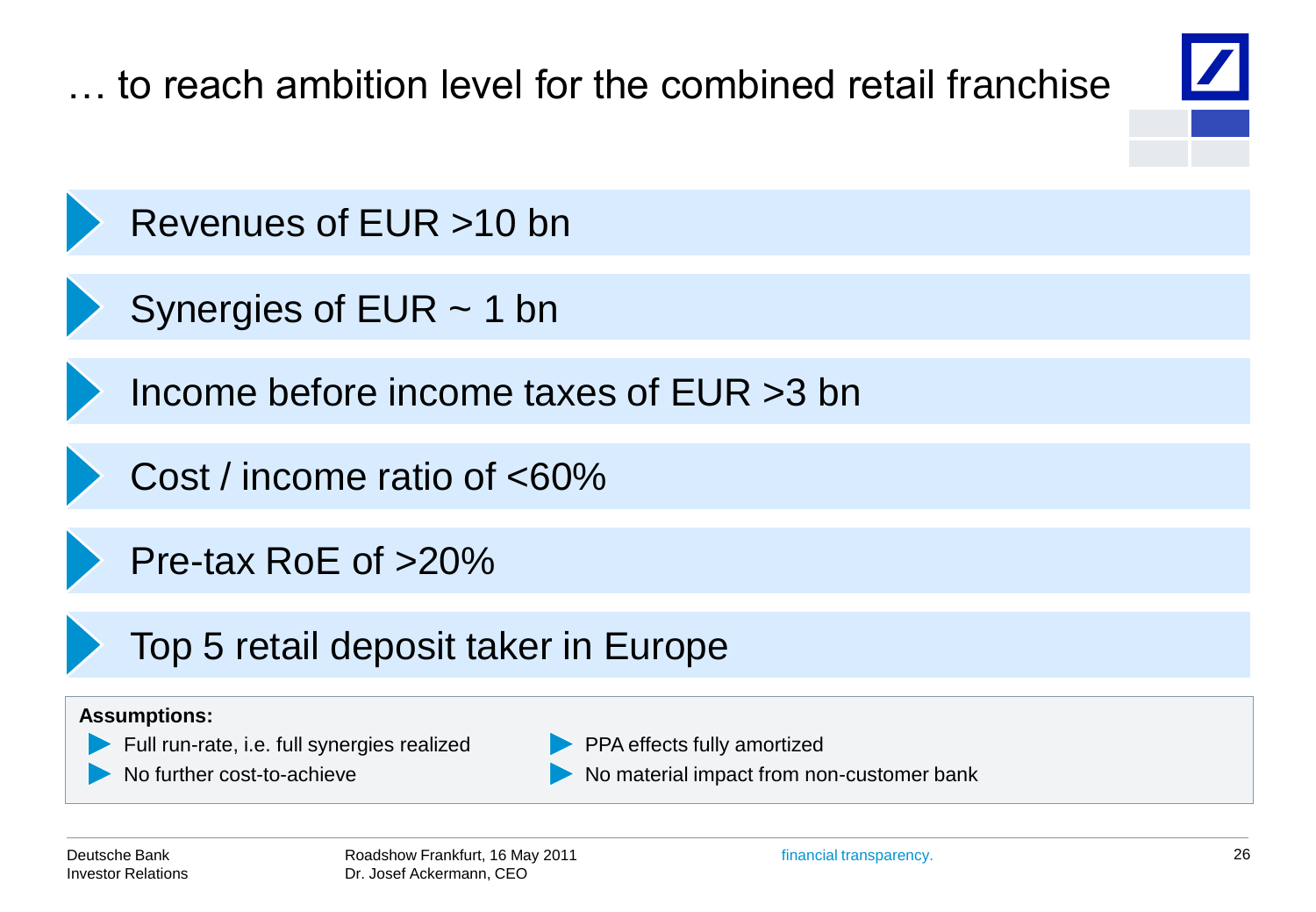## Megatrends driving growth in Asia supporting our businesses



#### Well-positioned today



(1) Source: FX: Euromoney 2010 FX poll in Asia (incl. Japan, ex ANZ) ; Fixed Income: 2010 Greenwich Associates Asia ex Japan market share ; Cash Equities: 2010 Greenwich Associates Asia ex Japan for Research/Advisory market share ; Corporate Finance: Dealogic Asia ex Japan revenues 24 March 2011 YTD - Dealogic revenue analytics are employed where fees are not disclosed

(2) #2 Best Global Cash Mgmt Bank - AsiaMoney Cash Mgmt Poll 2010/ "Best Trade Finance Achievement award" Asian Banker 2010/ Global Custodian Agent Bank Review 2010/ Highest ranked sub-custodian in emerging markets globally from 06-09 - global Custodian Agent Bank Review 2010,

(3) #5 overall per estimated assets in Asia (incl. Japan, incl. ANZ); Note: Numbers include: CIB and PCAM only; 2008 has not been restated.

financial transparency.

On track to achieve our aspirations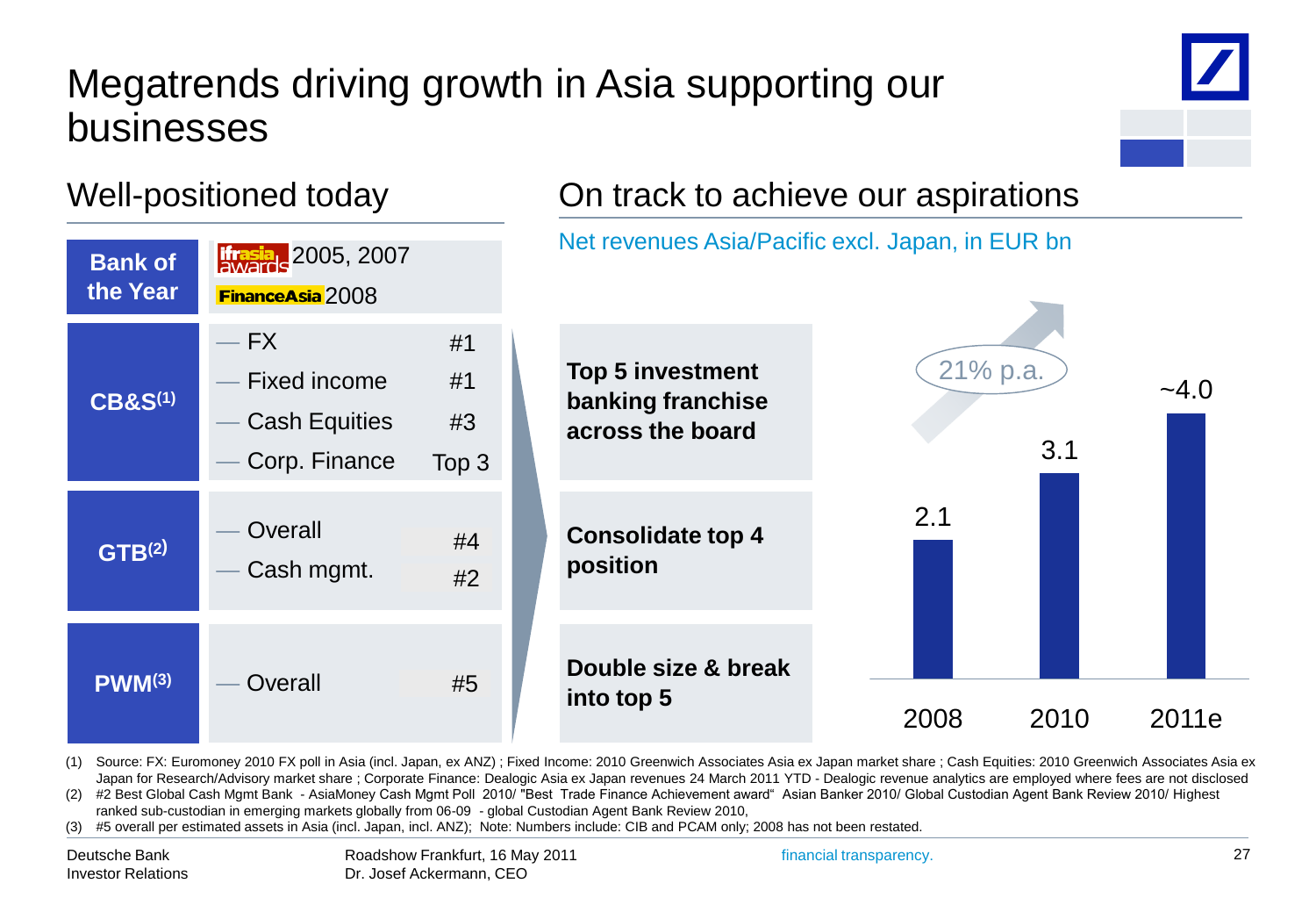### Performance culture: Continued focus on cost efficiency Complexity Reduction Program, CIB integration and Postbank integration In EUR m Gross cost savings **College** 2500 Cost-to-achieve . . . 2000 1500 Net cost savings1000 500 0 2010 2011 2013 2014 2015 2012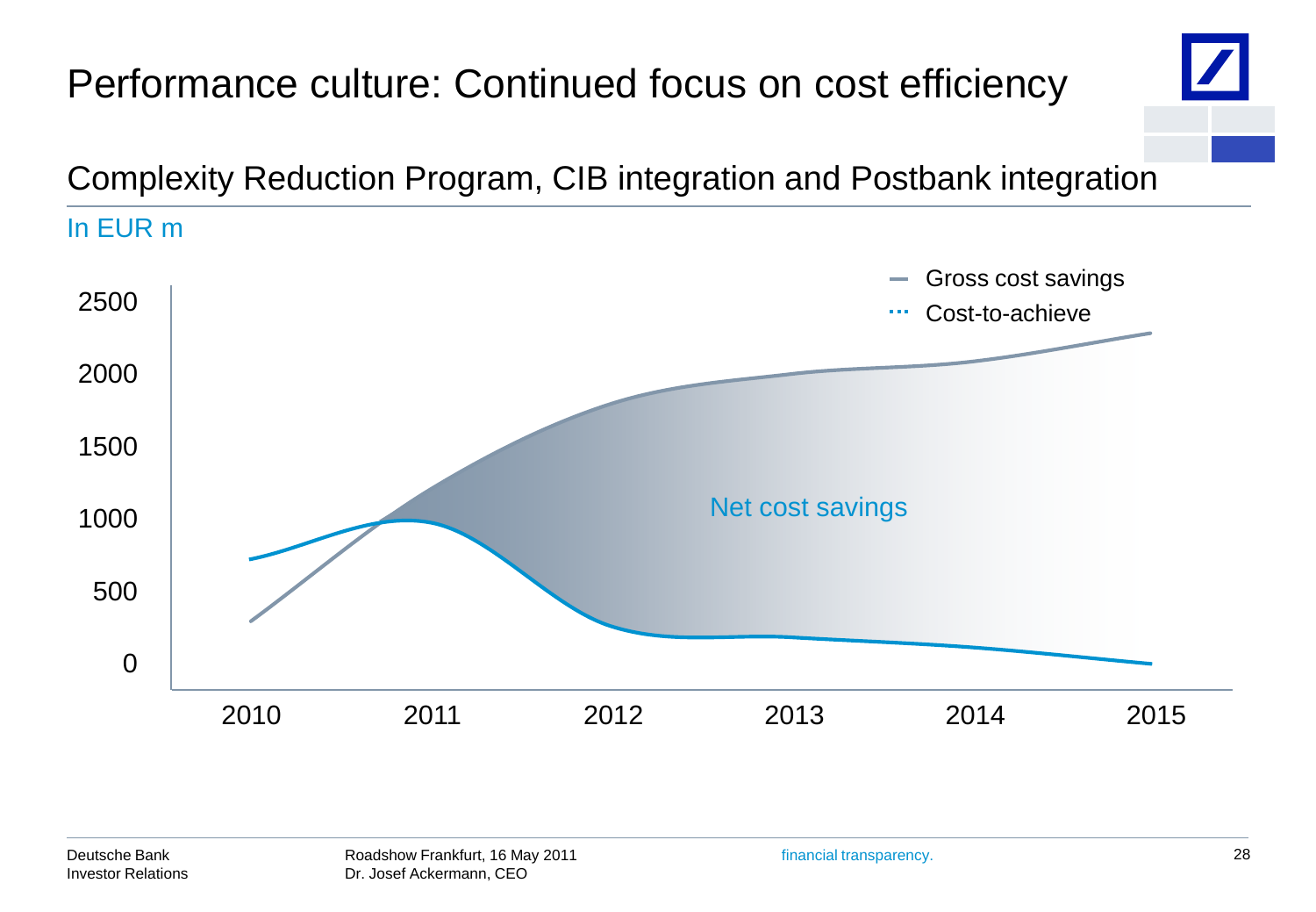# The new Deutsche Bank



Global CorpFin

2009 2010

# 5

revenues

Global rank(4)

# 8



Retail banking

# 1 private

**PBC**

**A** Postbank

By number of German retail clients, 31 Dec '10, in m

clients





#### Deutsche Bank Investor Relations

10 14 24

bank 24  $\frac{123}{ }$ 

excl. BHF

SAL. OPPENHEIM

# 1

**Z** PWM

High net worth

By invested assets held in Germany, 31 Dec '10,

63

60 123

clients

in EUR bn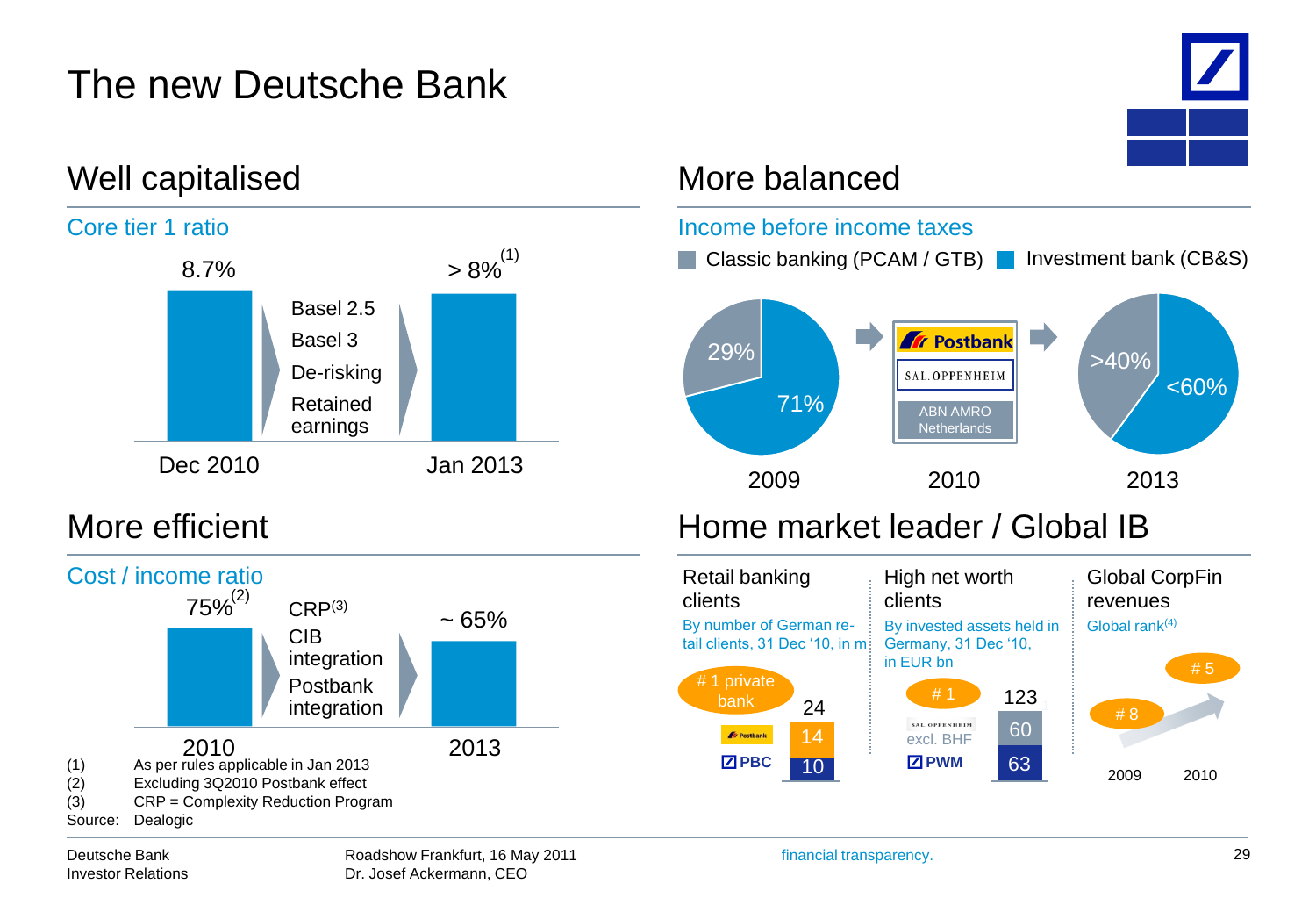# Summary and Outlook



- Strong results validate our strategy laid out in Management Agenda Phase 4 EUR 10 bn pre-tax profit target for our business divisions in sight
- Regulatory and fiscal challenges will have meaningful impact on international competitiveness but will also provide opportunities
- Substantial investments made over past two years will drive very strong earnings growth
- CB&S business is heavily geared towards delivering profitability in post Basel III environment through transformation and focused investments
- Classic banking businesses are recalibrating around a more focused, profit- and growthoriented model



New Deutsche Bank is taking shape: Well capitalized, more balanced, more efficient, and with a clear value proposition for shareholders

> **More details at CIB and PBC workshops on 1 and 15 June 2011**